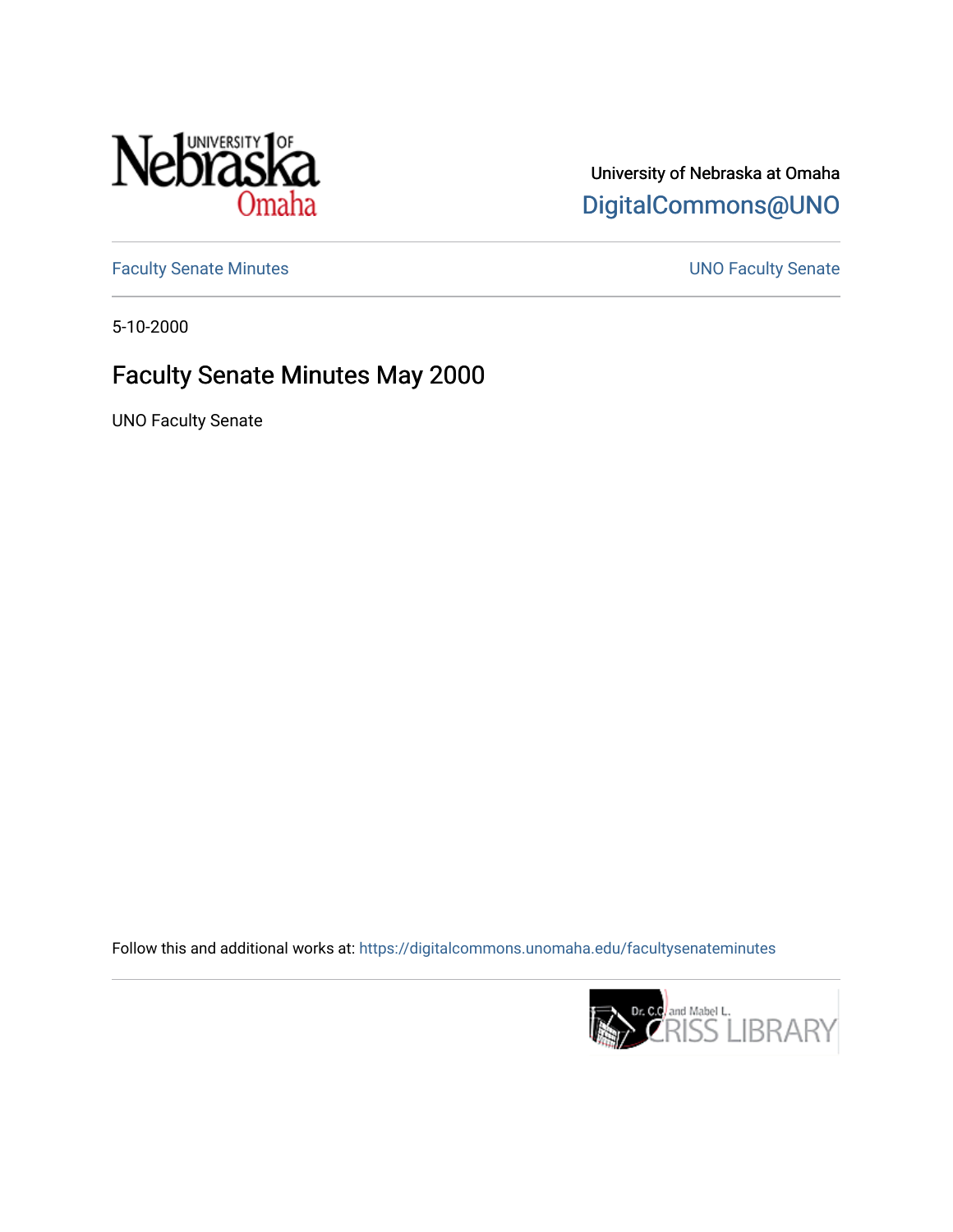#### **UNO Faculty Senate Wednesday, May 10, 2000, 2:00 p.m., Alumni Center**

Presider: Paterson

Parliamentarian: Bartle (Senator)

99-00 Senators: Ali, Allen, Baum, Carroll, Chung, Clute, Craiger, Deffenbacher, DeLone, Ebdon, Engelmann, Foster, Gessaman, Harland, Irvin, Kuhlman, Landis, Lehrer, Lewis, Metal-Corbin, Mitchell, Parnell-Smith, Rajaram, Shaw, Shroder, Sindt, Sobel, Thompson, Tuan 99-00 Excused: Aschenbrenner, W. Bacon, Coyne, Nazem, Rech, Smith 99-00 Unexcused: Allen, Baum, Chung, Harland, Lehrer, Lewis, Mitchell, Rajaram, Thompson, Tuan

00-01 Senators: N. Bacon, Barone, Barron-McKeagney, Carlson, Elder, El-Rewini, Johnson, Smallwood, Valle, Zhao 00-01 Excused: None 00-01 Unexcused: Falconer Al-Hindi, File, Hagen, Mande, O'Connell, Ryalls

Guests: President L. Dennis Smith, Dr. Dale Krane

Quorum (19 Minimum) and Officially Call To Order: Constitution of the Faculty Senate of the University of Nebraska at Omaha, Article IV. Organization of the Senate: A quorum of the senate shall consist of a simple majority of the elected senators.

Introduction of Guests: Senate Paterson introduced NU President Dennis Smith and Dr. Dale Krane, chair of the Budget Advisory Committee.

Guest Presentation: President Smith addressed the senate as well as members of the UNOmaha faculty-at-large.

Guest Presentation: Dr. Krane reported on the activities of the 1999-2000 Budget Advisory Committee and its Health Care Subcommittee.

The faculty senate meeting officially began at 3:23 p.m.

Presentation and Approval of Minutes: Senator Paterson asked for approval of the April 12, minutes (agenda attachments 1-14). The minutes were approved as submitted.

Officers Reports

President's Report: Senator Paterson reported on the following items:

Academic Freedom and Tenure Committee: For several reasons, the membership of an ongoing case may be reduced from seven to five or even four. The bylaws require a minimum of five members, however, no guidelines are provided for replacing members under some of the existing circumstances. For this reason, Senator Paterson called for standby volunteers should the count drop below five. The next committee meeting is scheduled for 1:00 p.m. on Thursday at which time it will be known whether the service of the volunteers are needed.

Senators Clute and Sobel volunteered their services.

New Senators (10) Welcomed: Three-Year Terms, 05/10/00 - 05/14/03

Arts and Sciences (4): Nora Bacon, Robert Carlson, Andrew Smallwood, Angela Valle Business Administration (3): Richard File, Vivek Mande, Vaughn Johnson Fine Arts (1): Bonnie O'Connell Information Science and Technology (1): Hesham El-Rewini Public Affairs and Community Service (1): Theresa Barron-McKeagney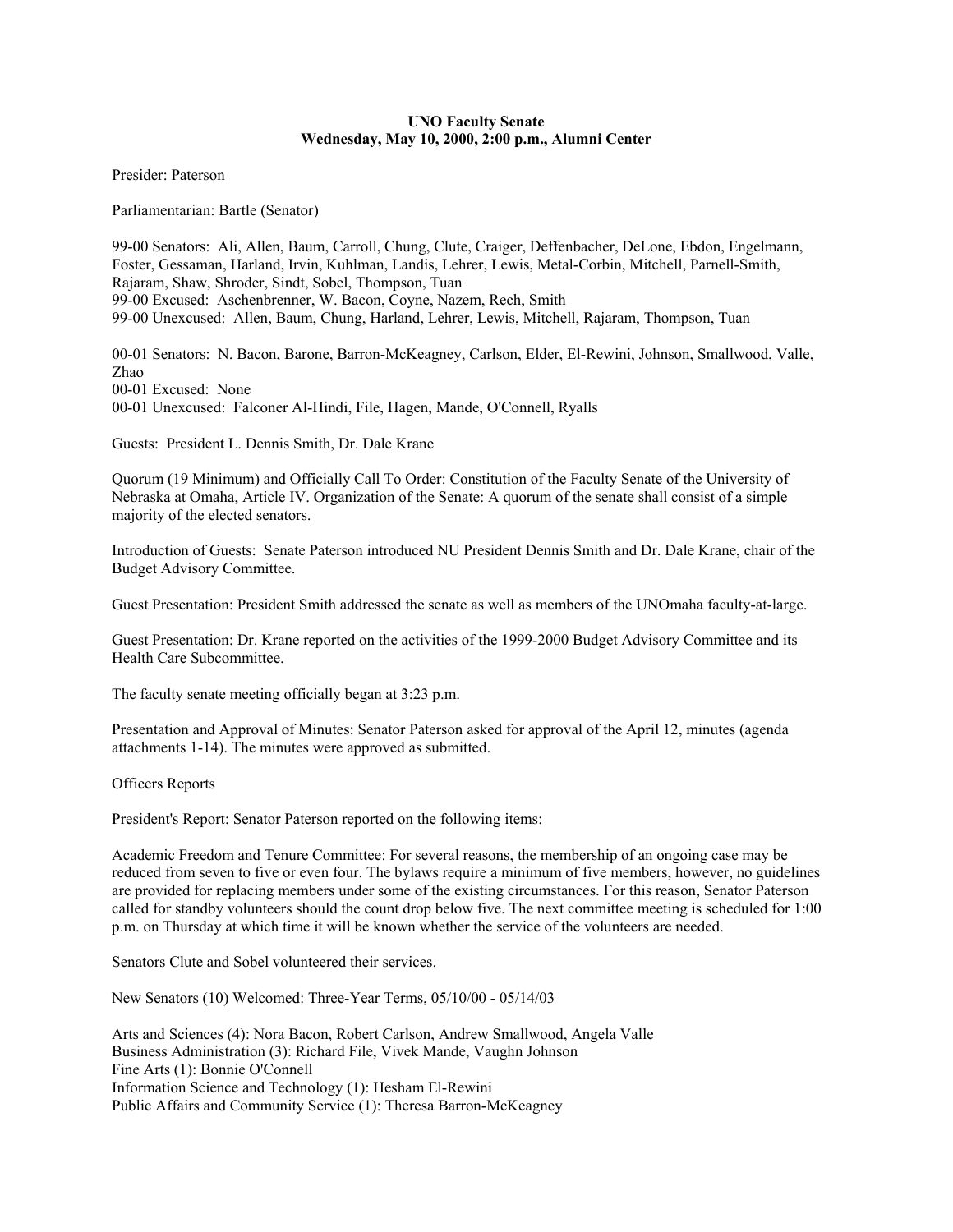Plaque Presentations: Retiring/resigning Senators Ebdon, Kuhlman and Parnell-Smith were presented with plaques for their senate service since they were unable to attend the banquet. Remaining plaques were given to departmental colleagues to present.

Senators Going On Sabbatical or Retiring and Their Replacements: Bylaws, Article III. Vacated Senate Seats, Section 5: A senator on leave of absence for not more than one academic semester need not resign, but will be temporarily replaced by the person having the next highest number of votes cast in the previous election. If the senator will be absent longer than one academic semester, he/she will be replaced and will not be entitled to the seat upon return to the campus.

Thank You for Service: The senate extended its gratitude to Senator Juliette Parnell-Smith for her two years of service. Senator Parnell-Smith leaves the senate to go on sabbatical from August, 2000, to August, 2001.

Welcome New A&S Senator: The senate welcomed Professor Karen Falconer-Al-Hindi who generously agreed to complete Senator Parnell-Smith's term from May 10, 2000, through May 9, 2001.

Thank You for Service: The senate extended its gratitude to Senator Shireen Rajaram for her year of service. Senator Rajaram leaves the senate to go on sabbatical from August, 2000, to May, 2001.

Welcome New A&S Senator: The senate welcomed Professor Timi Barone who generously agreed to complete Senator Rajaram's term from May 10, 2000, through May 8, 2002.

Thank You for Service: The senate extended its gratitude and best wishes to Senator Duane Aschenbrenner for his year of service as a senator as well as his long-time service and devotion as the senate parliamentarian. Senator Aschenbrenner will retire from the university at the end of this semester.

Welcome New A&S Senator: The senate welcomed Professor James Hagen who generously agreed to complete Senator Aschenbrenner's term from May 10, 2000, through May 8, 2002.

Thank You for Service: The senate extended its gratitude and best wishes to Senator Henry Lehrer for his year of service on the senate. Senator Aschenbrenner will retire from the university at the end of this semester.

Welcome New A&S Senator: The senate welcomed Professor Jihong (Solomon) Zhao who generously agreed to complete Senator Lehrer's term from May 10, 2000, through May 8, 2002.

Thank You for Service: The senate extended its gratitude to Senator Janice Rech for her two years of service. Senator Rech changed her teaching status from full to part-time teaching effective with the fall semester thereby relinquishing her position on the senate.

Welcome New A&S Senator: The senate welcomed Professor Griffith Elder who generously agreed to complete Senator Rech's term from May 10, 2000, through May 9, 2001.

Sabbatical Announced and Welcome New A&S Senator: Senator Engelmann will be on sabbatical during the Fall, 2000, semester only. Senator Engelmann will return to the senate in Spring, 2001.

Welcome Temporary Replacement A&S Senator: The senate welcomed Professor Brigette Ryalls who generously agreed to serve in Senator Engelmann's place while he is on sabbatical from May 10, 2000, through December 31, 2000.

Executive Committee and Administration Meeting, April 19

Chancellor's Council Meeting, April 27

Agenda (agenda attachment 14)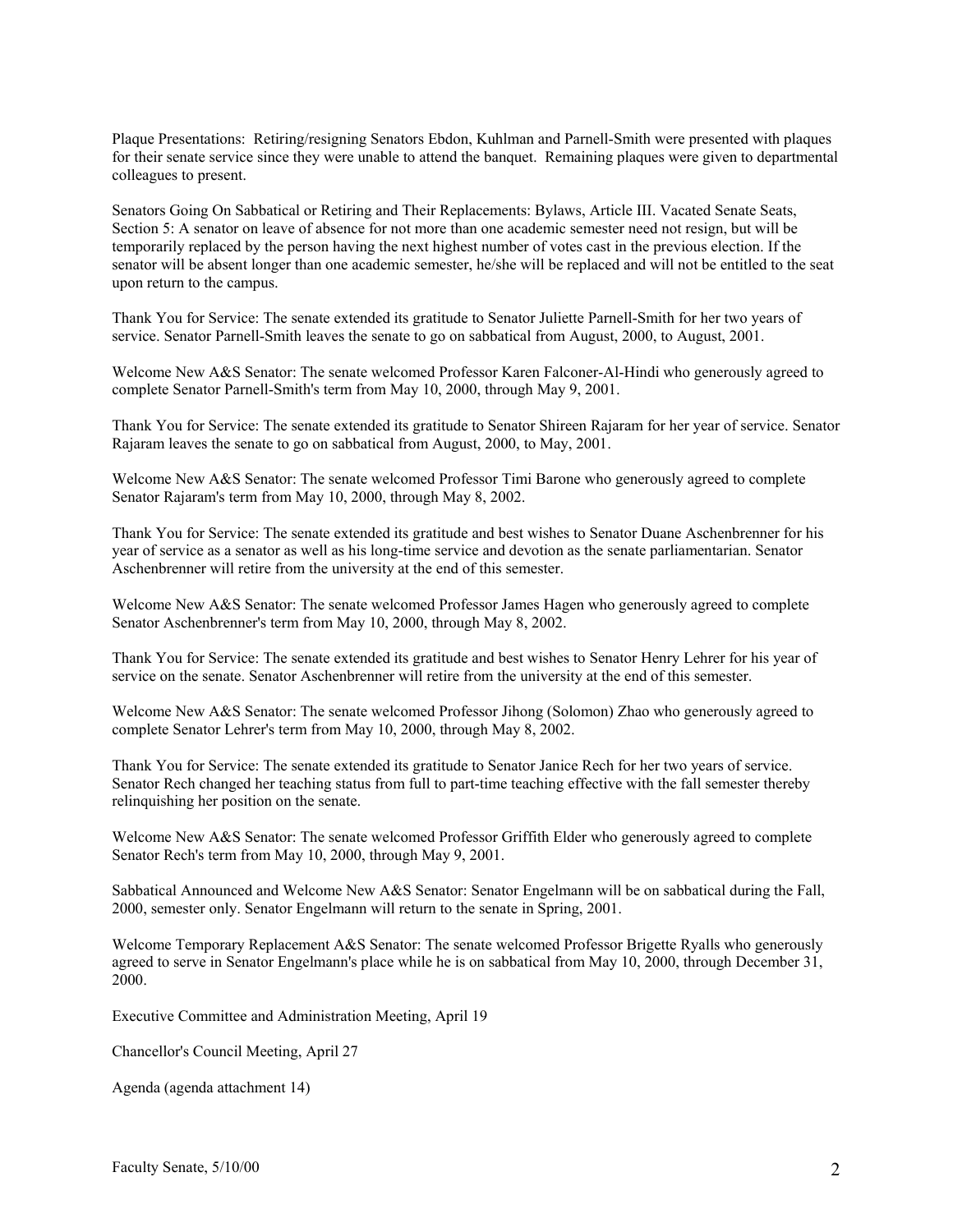#### **Minutes**

Considerable discussion of budget issues and the 'bump.' Minority-gender ratios are promising for UNO, though not for UNL or UN generally. The \$500,000 allocation for diversity from the legislature is very good, though it came out of the health insurance fund.

Verbal Report: The governor approved \$500,000 for minority hiring and turned around and cut the health budget by \$500,000.

Looking for suggestions for names for the Residential Housing units. Council voted for names of Nebraska rivers.

There has been some turmoil in university affairs and staff concerning the resignation of several staff members. Vice Chancellor Buck discussed the situation stating we are doing everything we can so that employees who are released can find another position or training for another one. A certain amount of tension is present for these employees, however, due to the confidentiality of his conversations with employees he did not feel free to discuss them.

Verbal Report: Additional information became available shortly before the meeting about the situation. Concern has also been voiced directly to Vice Chancellor Buck regarding the handling of the release of staff members. The Executive Committee is aware of and plans to stay on top of this issue. Senator Metal-Corbin noted staff has been under duress for some time and need the faculty's support.

John Nieman presented an overview of current special gift dollars coming UNO's way. The c. 16 current gifts amount to nearly 6.1 million, and involve 2 for PACS, 2 for A&S, 2 for BA, 3 for ED, and 4 for FA. Campaign Nebraska at first had a target of 50 million, raised it to 60 million, is currently at 69 million, and has a final target of 75 million for Dec. 31, 2000.

Budget Advisory Committee and Health Care Subcommittee Meeting, May 5: The next meeting is scheduled for Friday, May 5. Senator Paterson informed Senator Ali he would not be in attendance.

Verbal Report: Senator Ali recommended the committee be continued in the next academic year but suggested reducing its size to five at most so in order to accommodate regular meetings. Conflict of schedules amongst the large number of members made meeting difficult as the year progressed. Senator Paterson charged Senator Ali with following through on this request in the fall.

Board of Regents Meeting, May 12-13: The last meeting was held on March 31 and April and a report was given at the April 12, senate meeting. The next meeting is scheduled for May 12-13. There was a certain enthusiasm to quite shooting for the middle-rate and start looking toward reaching for the upper range of excellence in all aspects of education.

Executive Committee and Administration Meeting, May 17, Meeting Canceled: The meeting was canceled since Chancellor Belck and Vice Chancellor Hodgson will not be in attendance and most of the vice chancellors are required to attend the Coordinating Commission meetings being held in Omaha.

Diversity and the \$500,000 Legislature Allocation: In conjunction with the following from Sandra Squires: "I think at this point it [request from Central Administration for all diversity mechanisms at UNO] is an information gathering process to see what might be out there. But YES the FS could really help by addressing the issues of gender equity and diversity in both hiring and retaining faculty and students through resolutions next year. The greatest need we have on campus in the faculty is to get more female chairs and chairs who are people of color. This is a major problem at UNOmaha, and I think you are just the body to influence this issue. I would be happy to explore this issue more with you folks next year or whenever is convenient to talk." The Executive Committee and Cabinet will referred this issue to a standing committee for further investigation in August.

Executive Committee and Administration Meeting, June 7: Senator Paterson will be out of town; the new senate vice president will preside over the meeting.

August Meetings: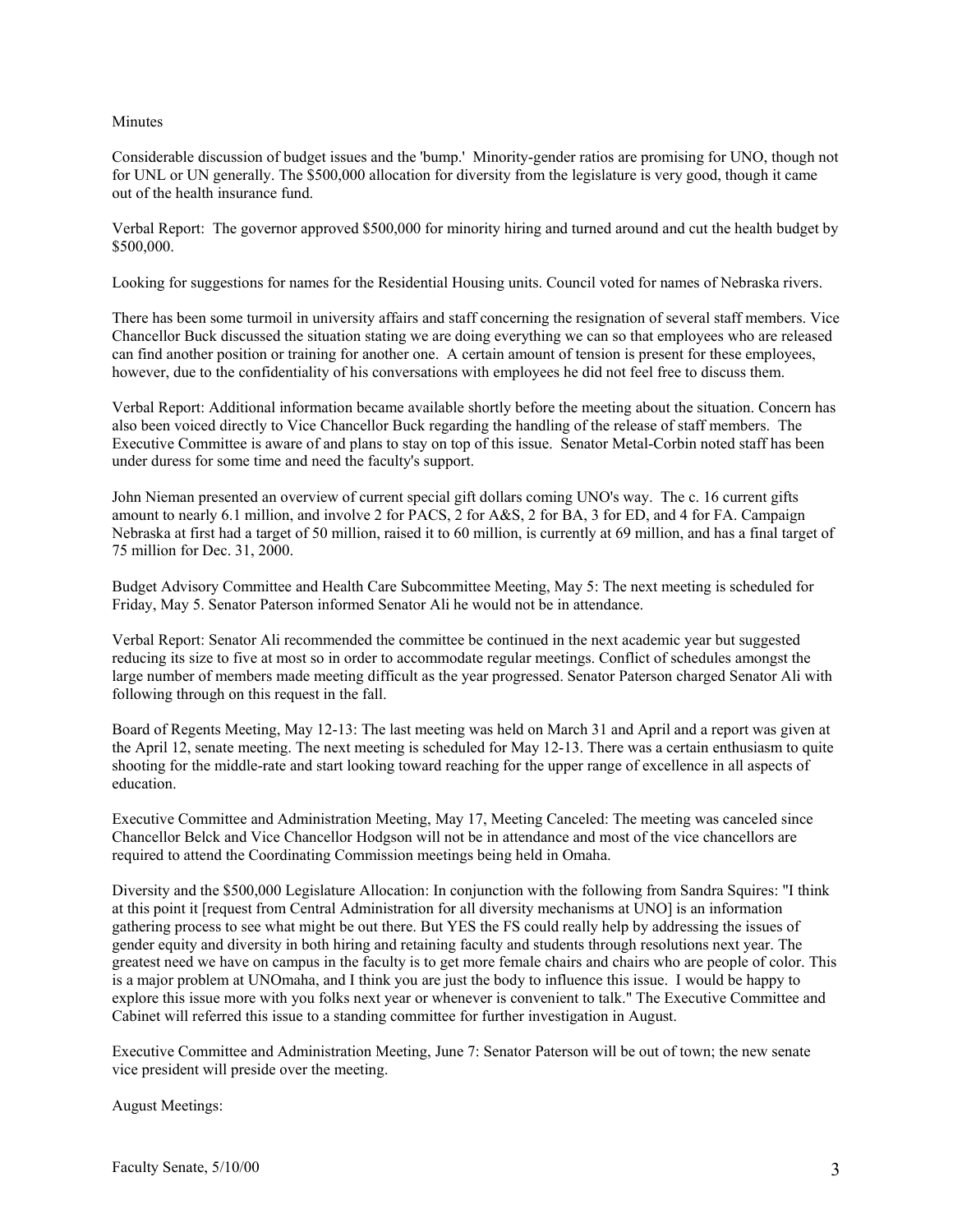Executive Committee & Cabinet Meeting: August 9 (2nd Wed. instead of 1st)

Retreat: August 16 (3rd Wednesday instead of 2nd)

Executive Committee & Administration: August 23 (no change)

Standing Committee Meetings: August 30 (no change)

Congratulation to Service Award Recipients:

Retirees: Duane Aschenbrenner, Henry Lehrer 30 Years: Margaret Gessaman 25 Years: Ann Coyne 20 Years: George Engelmann, Josephine Metal-Corbin 15 Years: Bonnie O'Connell, Janice Rech 10 Years: Hesham El-Rewini 5 Years: G. Griffith Elder, Wilma Kuhlman, Jihong Zhao

Candidates for Vice Chancellor of Research and Dean of Graduate Studies: The Executive Committee and Cabinet interviewed the two candidates, Dr. Shelton Hendricks and Dr. Carl Fox, on behalf of the senate. The committee's recommendation was forwarded to Chancellor Belck.

Secretary-Treasurer's Report: Senator Ali reported the following:

Budget Report, April 30 (agenda attachment 15-16)

Budget Advisory Committee and Health Care Subcommittee Meeting, May 5: The committee met on May 5, to review this year's activities and prioritize the agenda for the coming year.

New Charge, Intellectual Property Ownership and Scholarly Communication Conference, March 31: At the April 5, Executive Committee and Cabinet meeting, Senator Ali was charged with obtaining a copy of the notes Robert Runyon said were available on the conference for the senate office.

Vice President's Report: Senator Rech reported on the following:

Dean's Forum (Council of Deans): No report has been submitted.

President Smith and NU Senate Presidents Meeting (December through April): No report; there was no meeting in April.

President Paterson Relinquishes Floor to Secretary-Treasurer Ali

Executive Committee Report

Resolutions: Appreciation for Service

On behalf of the Executive Committee, Senator Paterson moved resolutions 2443 through 2451.

The motion was seconded.

The motion was approved unanimously.

Senator Paterson then asked those members present to come forward and be recognized as he read their resolution. Vice President and Senator Janice Rech, who also served as the Senate Representative to the American Association of University Professors (AAUP)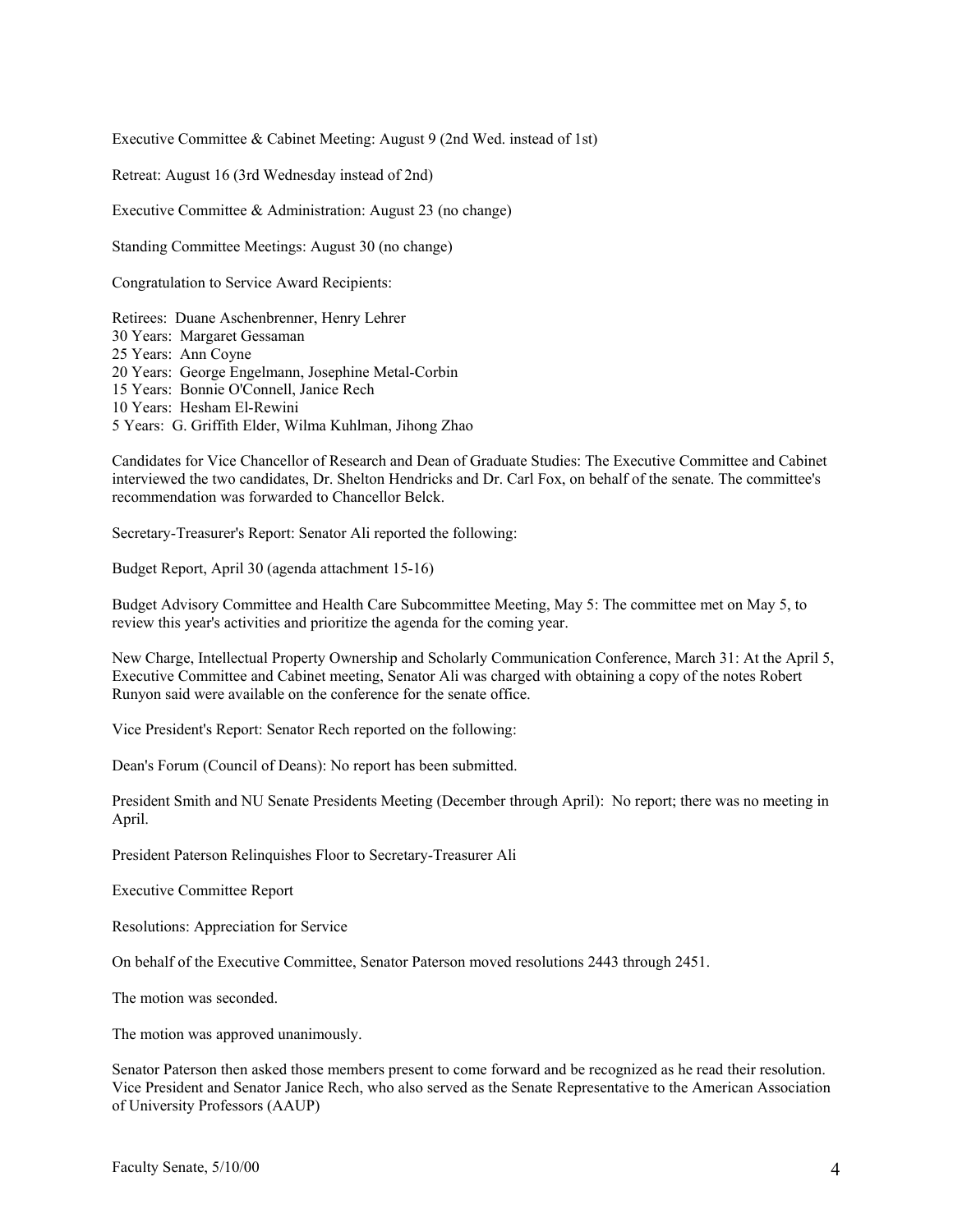Resolution 2443, 05/10/00: Executive Committee

WHEREAS, she chaired the Executive Committee with vigorous leadership and a sense of efficiency, and

WHEREAS, she served the Executive Committee and Senate with perceptive, critical insights on a wide range of matters important to faculty, and

WHEREAS, she took a leave from the Senate to give birth to her fourth child and thereby perhaps felt more productive than doing Senate business in that important effort; therefore

BE IT RESOLVED, that the Faculty Senate of the University of Nebraska at Omaha commends Professor Janice Rech for her capable and happily interrupted service to the UNOmaha Faculty Senate in this, the 1999-2000 academic year.

Secretary-Treasurer and Senator Hesham Ali, who also served as the Senate Representative on the Strategic Planning Steering Committee:

Resolution 2444, 05/10/00: Executive Committee

WHEREAS he kept track of the Senate Budget and dutifully reported our status from month to month, and

WHEREAS he has brought a wonderfully measured and thoughtful analysis to difficult matters, and

WHEREAS he has been a leader in helping the Senate understand a broad spectrum of concerns and opportunities in UNO's newest College, the College of Information Science and Technology; therefore,

BE IT RESOLVED, that the Faculty Senate of the University of Nebraska at Omaha expresses its sincere appreciation to Professor Hesham Ali for his work as Secretary-Treasurer in this academic year 1999 ? 2000, and for his tireless efforts to make UNOmaha a continually better educational institution.

Chair of the Cabinet and Chair of the Committee on Educational Resources and Services, and Senator William Clute

Resolution 2445, 05/10/00: Executive Committee

WHEREAS he has chaired the Committee on Educational Resources and Services as well as the Cabinet with a precision and passion characteristic of his teaching and his life, and

WHEREAS he brought both institutional wisdom and personal vision to matters such as the Paul Beck Scholarship and the rapidly transforming whirlwinds of educational technology, and

WHEREAS he represents, as he has for many years, the finest possible commitment to UNOmaha education and to meeting the needs of a vibrant faculty; therefore,

BE IT RESOLVED, that the Faculty Senate of the University of Nebraska at Omaha commends Professor William Clute for exemplary service to UNOmaha both as a Senator in this 1999-2000 Academic Year and, over many years, as an exemplary teacher.

Chair of the Committee on Rules Senator Miriam DeLone

Resolution 2446, 05/10/00: Executive Committee

WHEREAS she has risen to one of the most difficult and unheralded tasks the Senate requires as Chair of the Rules Committee, and

WHEREAS this activity often resembles not only herding cats but trying to find cats to herd, and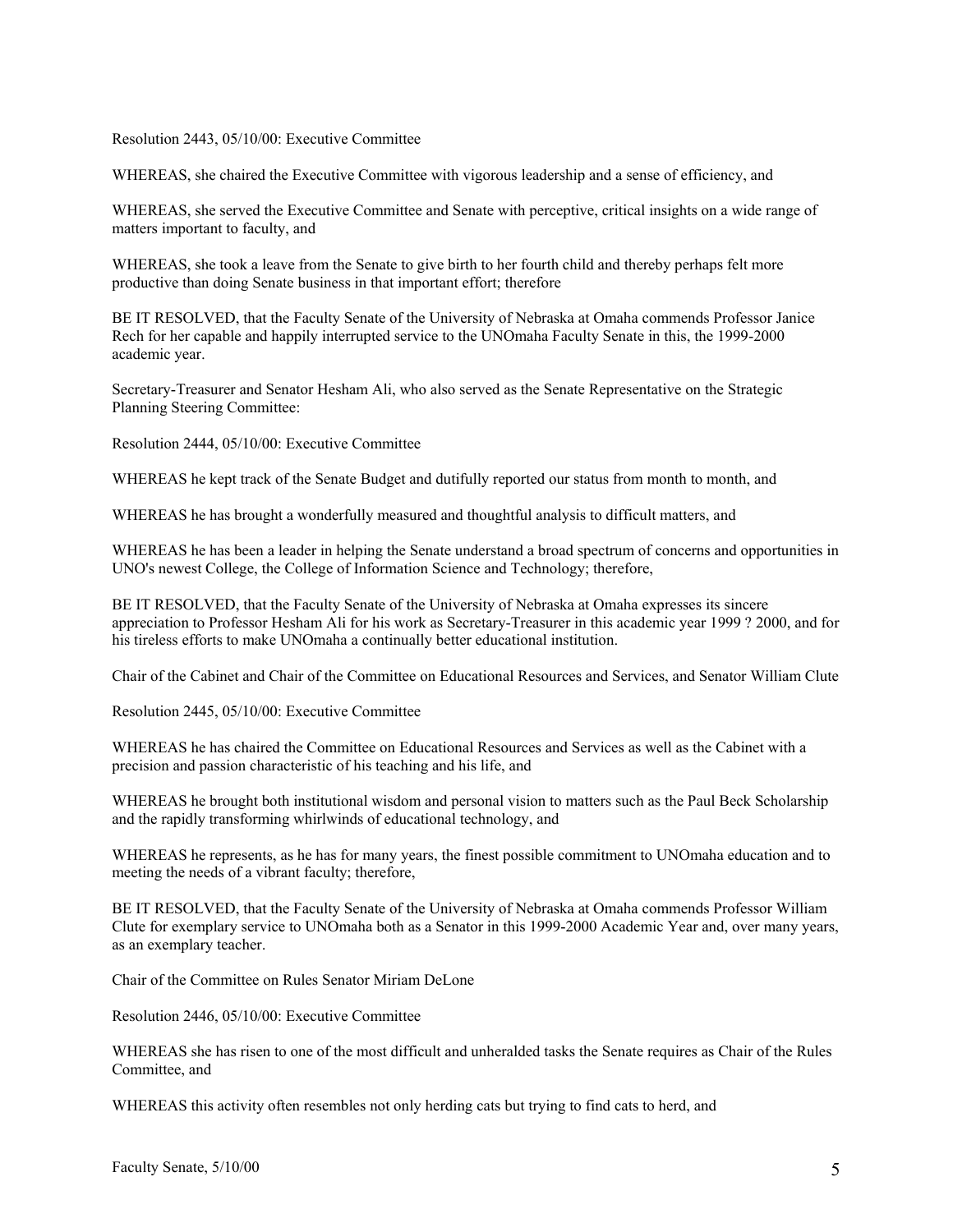WHEREAS she has executed this demanding Chair position with professionalism and cool reason while still contributing her formidable insight to the discussions of the Executive Committee; therefore,

BE IT RESOLVED, that the Faculty Senate of the University of Nebraska at Omaha expresses its appreciation to Professor Miriam DeLone for her leadership of the Rules Committee during this the 1999-2000 Academic Year.

Chair of the Committee on Professional Development Senator Chris Allen

Resolution 2447, 05/10/00: Executive Committee

WHEREAS he has assumed leadership for a wide array of discussions on the Professional Development Committee, and

WHEREAS he has advocated effectively for institutional support of outstanding research and excellence in teaching at UNOmaha, and

WHEREAS he has graced the Executive Committee with a buoyancy and humor essential for effective group action; therefore,

BE IT RESOLVED, that the Faculty Senate of the University of Nebraska at Omaha commends Professor Chris Allen for his Senate leadership and faculty advocacy in this academic year 1999-2000.

Chair of the Committee on Goals and Directions Senator Sufi Nazem

Resolution 2448, 05/10/00: Executive Committee

WHEREAS he has provided effective leadership to the Goals and Directions Committee, and

WHEREAS he and his committee pursued relentlessly the idea of a percentage of gifting to the university being designated for basic university needs, and

WHEREAS his wit, skepticism, and graciousness have enlivened the deliberations of the Senate and Executive Committee and Cabinet; therefore,

BE IT RESOLVED, that the Faculty Senate of the University of Nebraska at Omaha express its sincere appreciation to Professor Sufi Nazem for his professionalism and his zest for life in all his Senate activities during this 1999-2000 Academic Year.

Chair of the Committee on Faculty Personnel and Welfare Senator Kenneth Deffenbacher

Resolution 2449, 05/10/00: Executive Committee

WHEREAS he has as Chair of the Personnel and Welfare Committee energetically taken on numerous tasks remanded to his committee, and

WHEREAS he has initiated several important analyses and investigations concerning issues such as intellectual property and faculty safety, and

WHEREAS he has been and remains one of UNOmaha's most dedicated and thoughtful defenders of faculty rights; therefore,

BE IT RESOLVED, that the Faculty Senate of the University of Nebraska at Omaha expresses its deep appreciation to Professor Kenneth Deffenbacher for his leadership both in this 1999-2000 Academic Year and for his many years of service in many capacities to UNOmaha.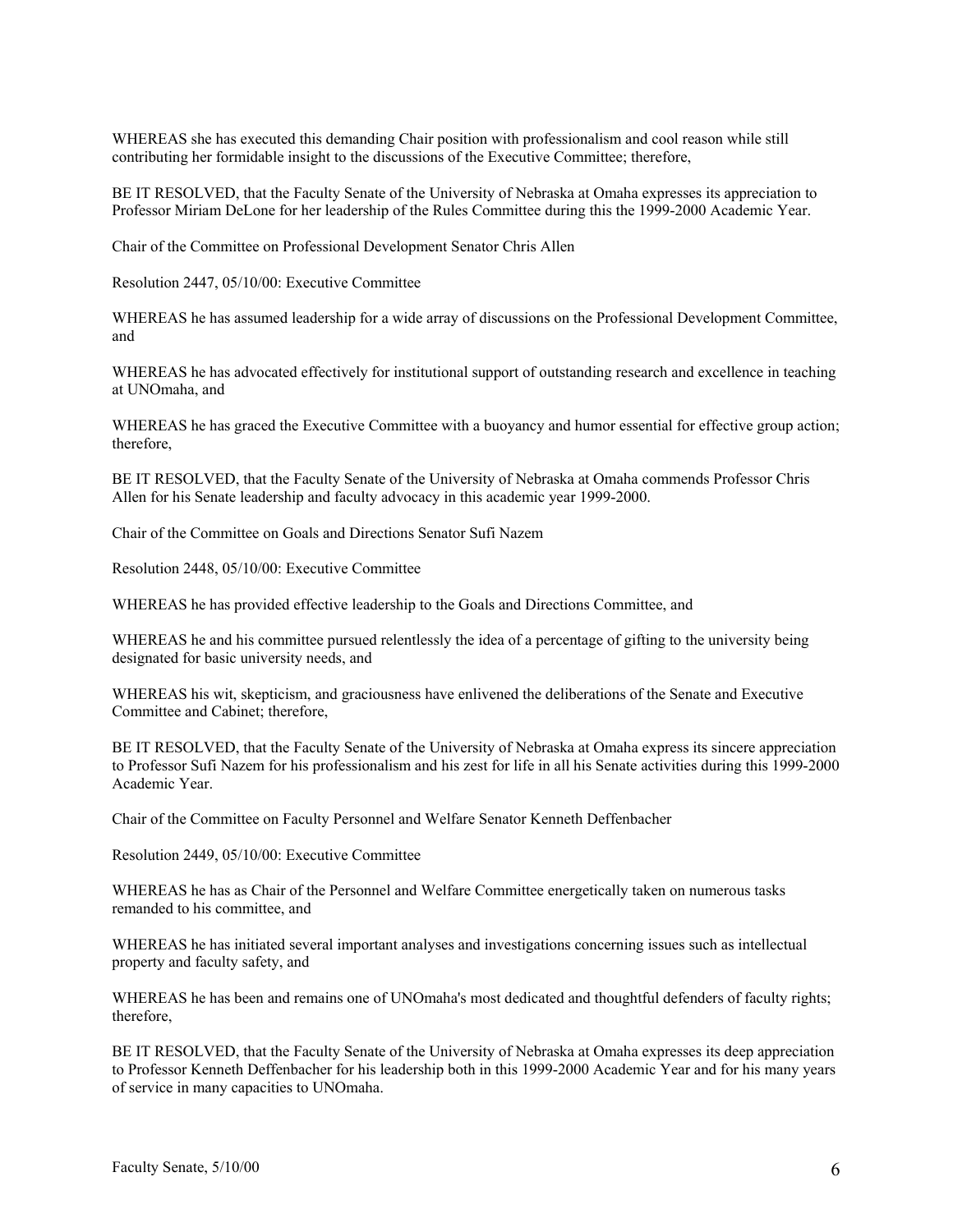Chair of the Committee on Academic and Curricular Affairs Senator John Bartle, who also served as Senate Representative on the Academic Planning Council

Resolution 2450, 05/10/00: Executive Committee

WHEREAS he has provided confident and capable leadership to the Academic and Curricular Affairs Committee, and

WHEREAS his analysis has been sought out by Officers and Senators alike on many matters confronting the UNOmaha faculty, and

WHEREAS his insistence that excellence and accessibility in education cannot be separated; therefore,

BE IT RESOLVED, that the Faculty Senate of the University of Nebraska at Omaha sincerely thanks Professor John Bartle for the solidity of his leadership and for his dedication to the integrity ofthe university in this, the 1999-2000 Academic Year.

Parliamentarian Duane Aschenbrenner

Resolution 2451, 05/10/00: Executive Committee

WHEREAS he has served the University of Nebraska at Omaha in more ways than anyone can remember, and

WHEREAS he has served as Parliamentarian of the Faculty Senate over literally decades, and

WHEREAS his contributions to the Senate and to the larger university have been always marked by integrity, patience, and an unfailing desire to serve; therefore,

BE IT RESOLVED, that the Faculty Senate of the University of Nebraska at Omaha commend Professor Dwayne Aschenbrenner for his exemplary service to the Senate as Parliamentarian in this 1999-2000 Academic Year, and

BE IT FURTHER RESOLVED, that the Faculty Senate of the University of Nebraska at Omaha bestow upon Professor Dwayne Aschenbrenner the title Parliamentarian Emeritus, with all the rights and privileges appertaining thereto.

Coordinator Sandra Jensen

Resolution 2452, 05/10/00: Executive Committee

WHEREAS she has managed the day-to-day business of the UNO Faculty Senate with extraordinary competence, and

WHEREAS she brings humor, diligence, professionalism, initiative, and a breathtaking capacity to remember and address detail, and

WHEREAS the UNO Faculty Senate would likely not function nearly as effectively were it not for her exceedingly capable efforts on our behalf; therefore,

BE IT RESOLVED, that the Faculty Senate of the University of Nebraska at Omaha sincerely and deeply commends Sandy Jensen for her ongoing and essential service to the Faculty Senate in this 1999-2000 Academic Year.

Secretary-Treasurer Ali Relinquishes Floor To President Paterson Executive Committee Report Continued

Resolutions: Appreciation for Service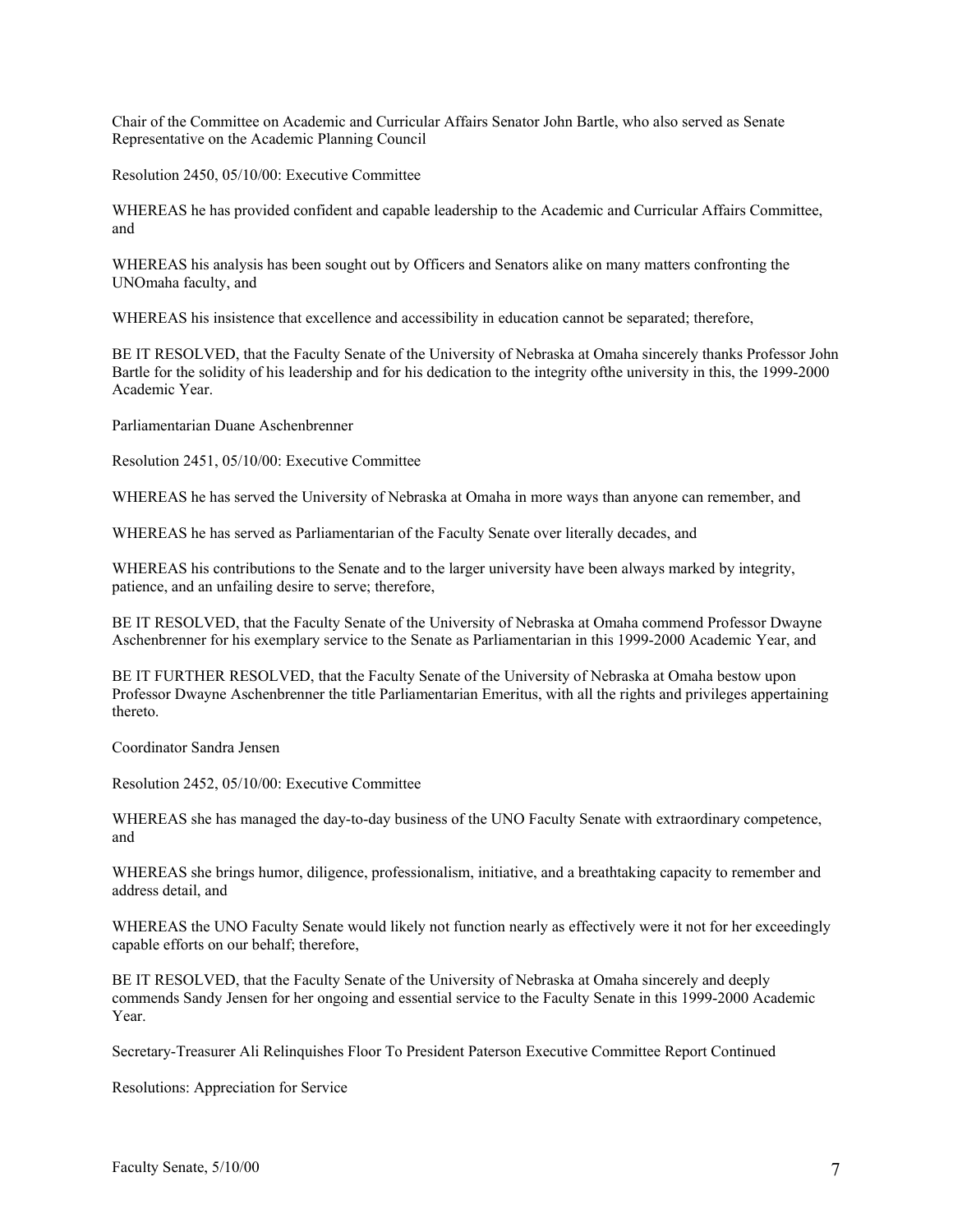On behalf of the Executive Committee, Senator Ali moved the following resolution:

President

Resolution 2453, 05/10/00: Executive Committee

WHEREAS, he has provided keen leadership with a dramatic flair, and

WHEREAS, he has served as a principal voice defending faculty interests in the reallocation process and budgetary matters within the University of Nebraska system, and

WHEREAS, he has provided a social voice and a social conscience for the academic community, and

WHEREAS, he has expressed the concerns and appreciation of the faculty both honestly and passionately, and

WHEREAS, he has maintained an open and amicable relationship with the administration and the media, and

WHEREAS, his vision has encouraged the faculty and administration to look toward and enter the new millennium with anticipation and just concern; therefore,

BE IT RESOLVED, that the Faculty Senate of the University of Nebraska at Omaha extends its deep appreciation to Professor Doug Paterson for his outstanding service to the faculty and the university as president of the UNOmaha Faculty Senate in the 1999-00 academic year.

The motion was passed unanimously followed by a standing ovation.

Standing Committee Reports

Committee on Academic and Curricular Affairs: Senator Bartle reported on the following:

Agenda, April 26 (agenda attachment 17)

Minutes (agenda attachments 18-19)

1999-2000 Final Report: Chairs are required to submit a summary of the committee's activities to the senate office by May 31.

New Charge: Call for CPACS Departments to be Changed to Schools: At the April 12, senate meeting the committee was charged with looking into Vice Chancellor Hodgson's requested that the senate give consideration toward the College of Public Affairs and Community Service's recommendation that the Departments of Criminal Justice and Public Administration become schools, thereby making their status similar to that of the School of Social Work. Vice Chancellor Hodgson clarified that, if the proposal is approved locally by the senate and administration, the change would also require regental approval. He further shared concern and appreciation that academic and curricular changes requiring regental approval should first come to the senate and that such changes, while primarily administrative, have a significant impact on the academic units involved. Vice Chancellor Hodgson asked that this issue be addressed before the end of the 1999-2000 academic year.

Proposal for Reorganization within the College of Public Affairs and Community Service (agenda attachments 20- 26)

Verbal Report: A show of support for the proposal was moved from the floor by Senator Bartle, without a resolution, to be brought to the attention of administration.

Motion: The motion was seconded by Senator Shroder.

Vote: The motion was approved; one senator abstained.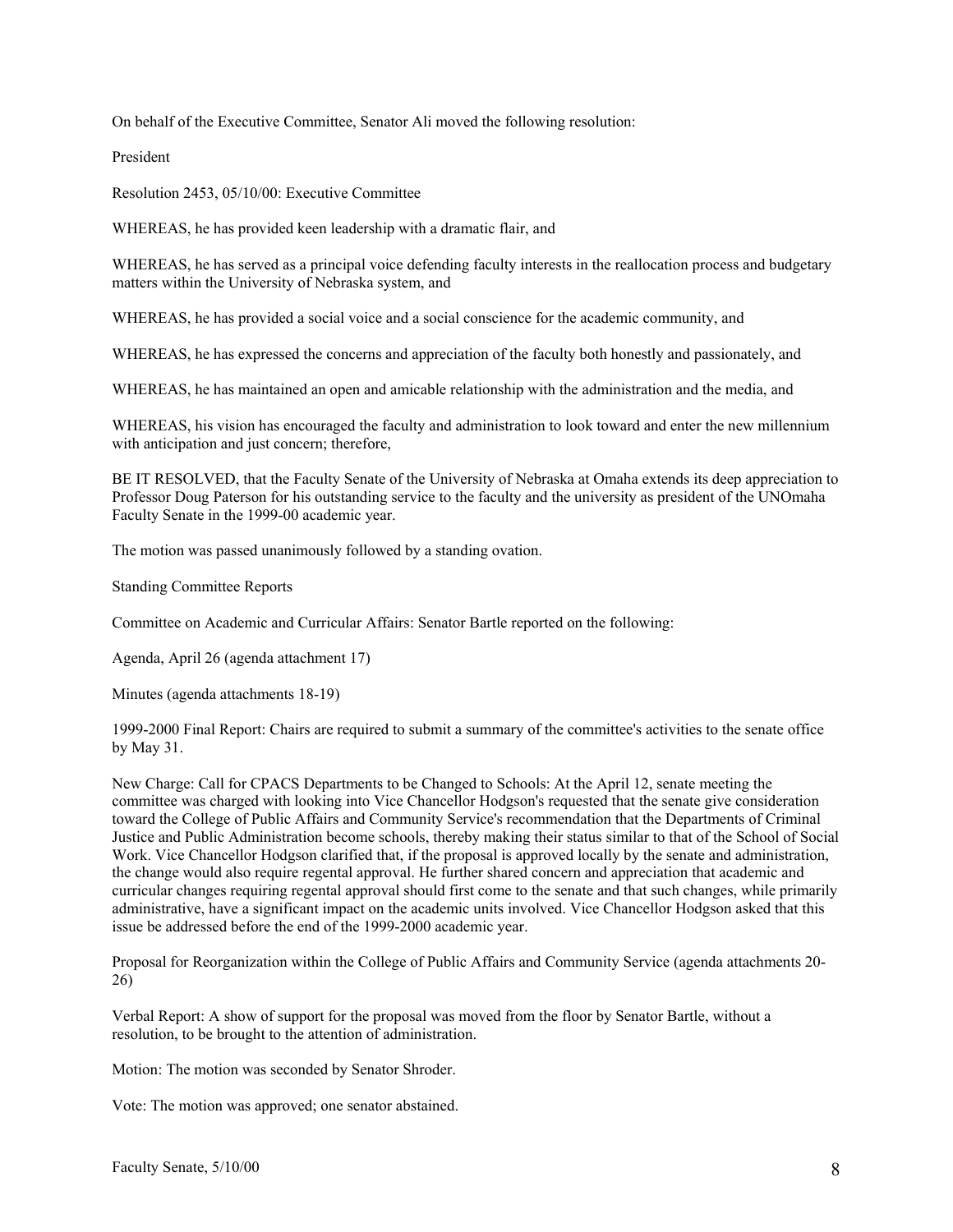New Charge, Criteria Guidelines: At the May 3, Executive Committee and Cabinet meeting the chair, Senator Bartle, requested that the 2000-2001 Committee on Academic and Curricular Affairs be charged with looking into establishing specific criteria for what constitutes a department and a school for future reference.

Committee on Educational Resources and Services: Senator Clute reported on the following:

Agenda, April 26: No report was submitted.

Minutes, April 26 (agenda attachment 27)

1999-2000 Final Report: No report was submitted. The deadline is May 31.

Committee on Faculty Personnel and Welfare: Senator Deffenbacher reported on the following:

Agenda, April 26: No report was submitted.

Minutes, April 26 (agenda attachment 28)

1999-2000 Final Report: No report was submitted. The deadline is May 31.

Resolution:

On behalf of the Committee on Faculty Personnel and Welfare, Senator Deffenbacher moved the following resolution:

Resolution 2454, 05/10/00: Committee on Faculty Personnel and Welfare

BE IT RESOLVED, that the following name go forward as a temporary appointment to replace Donald Dendinger on the Faculty Grievance Committee for the current case only:

John Shroder

Vote: The motion was approved unanimously.

New Charge, Resolution Supporting Formation of a Search Committees for Faculty Positions: At the April 5, Executive Committee and Cabinet meeting the committee was charged with looking into the following issue and determining if a resolution should be brought forward to the full senate at the May meeting:

At the March 1, Executive Committee and Cabinet meeting Vice Chancellor Hodgson's suggestion that the senate pass a resolution in support of the formation of a committee to encourage equity when hiring new faculty was discussed. It was agreed further discussion that a possible resolution supporting this issue be placed on the April agenda. The following items were suggested for inclusion in the resolution: approaching hiring creatively (i.e., Senator DeLone's colleague who doesn't hold a Ph.D. yet is fully qualified for tenure); asking for an additional line to bring in a high profile minority faculty member; concern surrounding the NU system being required to bring in an additional 60 minority faculty by either 2001 or 2002 or suffer the lost of federal funding; and stressing that UNO needs to be intentionally welcoming to prospective and new faculty. Discussion: All agreed this should have been dealt with long before now and made part of the strategic plan. The Committee on Faculty Personnel and Welfare was charged with looking into it rather than having a hurried resolution drawn up by the Executive Committee and Cabinet.

Committee on Goals and Directions: Senator Nazem reported on the following:

Agenda, April 26 (agenda attachment 29)

Minutes, April 26 (agenda attachment 30)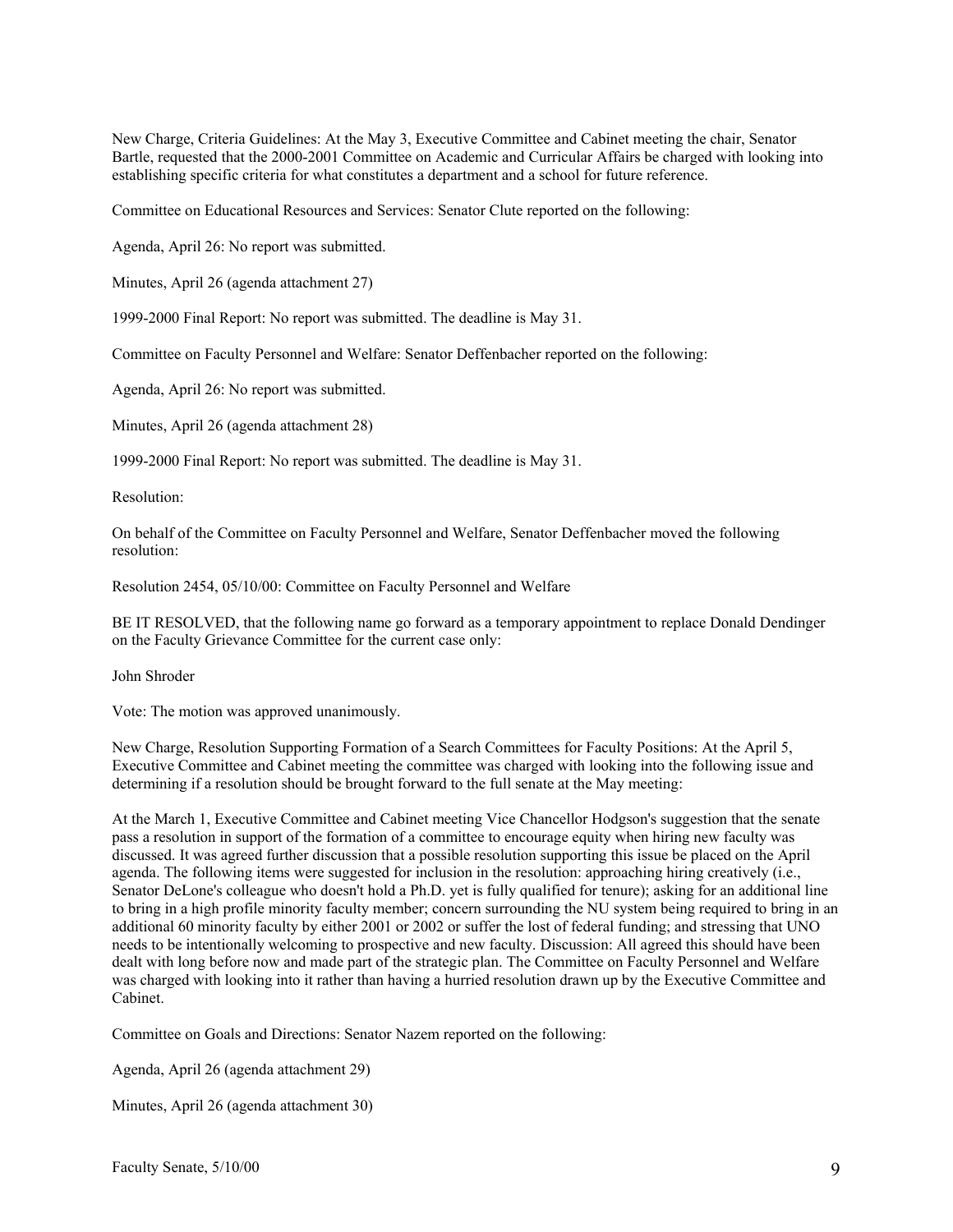1999-2000 Final Report (agenda attachments 31-40)

Committee on Professional Development: On behalf of Senator Chris Allen, Senator Engelmann presented the following:

Agenda, April 26: No report was submitted.

Minutes, April 26 (agenda attachments 41-42)

1999-2000 Final Report: No report has been submitted. The deadline is May 31.

Resolutions:

On behalf of the Committee on Professional Development, Senator Engelmann moved the following:

Resolution 2455, 05/10/00: Committee on Professional Development

WHEREAS, UNOmaha has always prides itself on excellence in teaching, and

WHEREAS, the Center for Faculty Development continues to be an excellent resource for new and experienced faculty, and

WHEREAS, the University Committee for the Advancement of Teaching (UCAT) has provided opportunities for summer fellowships for faculty to develop their courses and money to further pedagogical research, and

WHEREAS, UCAT has also provided travel funds for faculty members to attend teaching conferences, often the only money available for such conferences, and

WHEREAS, funding of both has been seen as a means to budget savings in the past, and

WHEREAS, budget reallocations raise again the possibility that either program or both could suffer further cuts; therefore,

BE IT RESOLVED, that the Faculty Senate of the University of Nebraska at Omaha urges the Vice Chancellor for Academic Affairs to maintain funding for both the Center for Faculty Development and the University Committee for the Advancement of Teaching.

Vote: The motion was approved unanimously.

On behalf of the Committee on Professional Development, Senator Engelmann moved the following:

Resolution 2456, 05/10/00: Committee on Professional Development

WHEREAS, research is the foundation of academic growth, and

WHEREAS, funding of academic research varies widely among the disciplines, and

WHEREAS, securing adequate funding is fundamental to research activities, and

WHEREAS, the University Committee on Research (UCR) has provided valuable seed money for research projects across disciplines, and

WHEREAS, UCR has also offered support for presentation of research results at academic conference by both faculty and students, and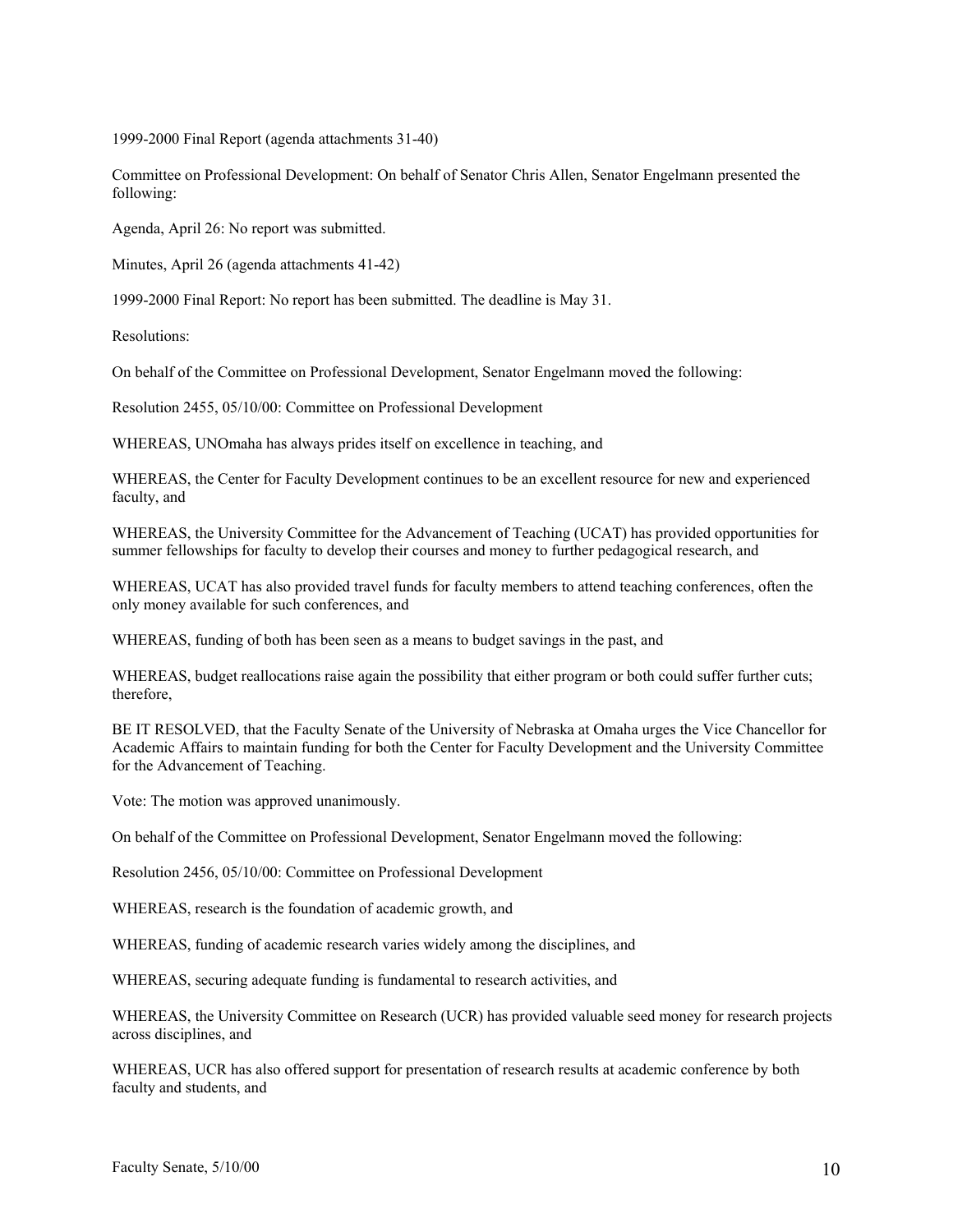WHEREAS, UCR has been the target of budget cuts in the past, and

WHEREAS, the current budget situation threatens UCR again; therefore,

BE IT RESOLVED, that the Faculty Senate of the University of Nebraska at Omaha urges the Vice Chancellor for Academic Affairs to refrain from any cuts to the UCR budget due to reallocation of funds for the next fiscal year.

Vote: The motion was approved unanimously.

Committee on Rules: Senator DeLone reported on the following:

Agenda, April 26: No report was submitted.

Minutes, April 26: No report was submitted.

1999-2000 Final Report: No report was submitted. The deadline is May 31.

Election Revisions: Report on the committee's finding regarding the election procedures for the Academic Freedom and Tenure Committee, the Faculty Grievance Committee and the Professional Conduct Committee per 08/31/99 charge (copied below):

New Charge: Senator Paterson charged the committee with comparing the three senate faculty committee's guidelines as defined in the senate bylaws particularly in regards to the procedure and timing of the new member elections. The faculty committees are: Academic Freedom and Tenure Committee, Faculty Grievance Committee; and Professional Conduct Committee. This review is originally initiated by a call from Michael O'Hara, current chair of the Academic Freedom and Tenure Committee, who asked the senate to consider moving the starting date for new members from April 16th, to August or September in order to prevent them from occurring at the same time most reappointment appeals are being submitted (i.e., tenure appointments are submitted to Vice Chancellor Hodgson by the end of January, complaints are usually filed in February or March and the committee receives new members on April 16th). Unification of all three senate faculty committees was then requested by the senate coordinator after reviewing the three committee's supporting documents and noting the similarities and discrepancies in their bylaws.

Resolutions:

On behalf of the Rules Committee, Senator DeLone moved the following resolution:

Resolution 2457, 05/10/00: Committee on Rules

BE IT RESOLVED, that the terms of the following members of the Academic Freedom and Tenure Committee be extended from April 16, 2000, through October 15, 2000, due to changing the election process from April to October:

Jerry Cederblom Sheri Rogers

Discussion: Senator DeLone explained the circumstances. There was no discussion.

Vote: The motion was approved unanimously.

On behalf of the Rules Committee, Senator DeLone moved the following resolution:

Resolution 2458, 05/10/00: Committee on Rules

WHEREAS, most cases are historically filed with the Academic Freedom and Tenure Committee during the Spring semester which corresponds with the changing membership of the committee, and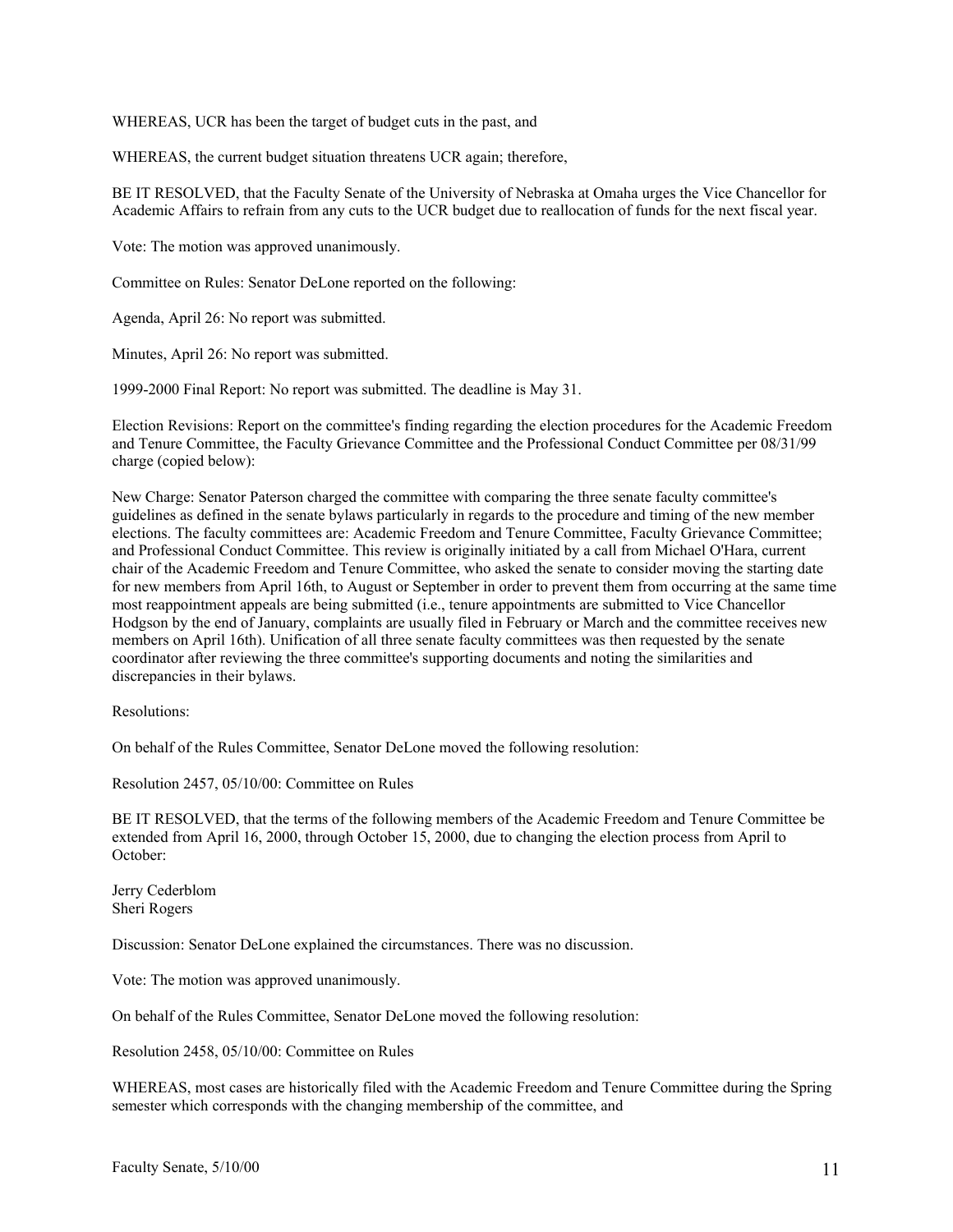WHEREAS, the Bylaws of the Faculty Senate of the University of Nebraska at Omaha requires that the committee membership under which a case is filed be maintained until the case is resolved, and

WHEREAS, the chair of the Academic Freedom and Tenure Committee is thus compelled to manage two separate committees throughout the summer, depending on when the cases are filed, and

WHEREAS, a slate of nominees that shall include for each vacancy to be filled one more candidate than the number of vacant seats must be presented to the senate prior to the full-faculty election; therefore,

BE IT RESOLVED, that the Faculty Senate of the University of Nebraska at Omaha hereby changes the date of the election of members from April to October to allow the Committee on Rules time to present the ballot at the September meeting, and

BE IT FURTHER RESOLVED, that the faculty senate coordinator run the election to be tallied by the Committee on Rules and presented at the October meeting, and

BE IT FURTHER RESOLVED, that the senate Bylaws, Article VI, Section 6, 6.2 be amended as follows: 6.2 Academic Freedom and Tenure Committee. This committee, composed of five (5) tenured and two (2) non-tenured members of the UNO faculty, will sit on all cases covered by sections 4.14 of the Bylaws of the Board of Regents of the University of Nebraska. Members of the committee shall be elected by the faculty to a term of three (3) years. Every year at the April September meeting, the Committee on Rules shall present a slate of nominees that shall include for each vacancy to be filled one more candidate than the number of vacant seats created by reason of resignation, retirement, or the expiration of the term of a member. The senate shall be notified of the newly elected members by way of a resolution presented by the Committee on Rules at the October senate meeting. Non-tenured faculty members who receive tenure shall resign at the end of the academic year in which it is conferred and be replaced in the manner previously described. Elections to this committee shall be conducted in the same way and at the same time that faculty senators are elected. The committee shall elect its own chairperson. A committee with a case under consideration shall, when necessary, continue past April September with its membership unchanged until the case is resolved; in such an event, new cases shall be considered by the reconstituted committee.

Motion: The motion was seconded.

Discussion: There was no discussion.

Vote: The motion was approved unanimously.

On behalf of the Rules Committee, Senator DeLone moved the following resolution:

Resolution 2459, 05/10/00: Committee on Rules

WHEREAS, members of the senate's Faculty Grievance Committee and Professional Conduct Committee are elected by ballot vote of the senate, and

WHEREAS, the Faculty Grievance Committee's election is currently held in the month of September while the Professional Conduct Committee's election is currently held in the month of October; therefore,

BE IT RESOLVED, that the Faculty Senate of the University of Nebraska at Omaha hereby changes the Professional Conduct Committee's election to the month of September to run concurrent with the Faculty Grievance Committee's election, and

BE IT FURTHER RESOLVED, that the senate Bylaws, Article VI, Section 6, 6.3 be amended as follows:

6.3 Professional Conduct Committee. This committee, composed of five (5) tenured UNO faculty members holding the rank of assistant professor or above, will consider all professional conduct cases arising under section 4.15 of the Bylaws of the Board of Regents of the University of Nebraska. The election to fill committee vacancies due to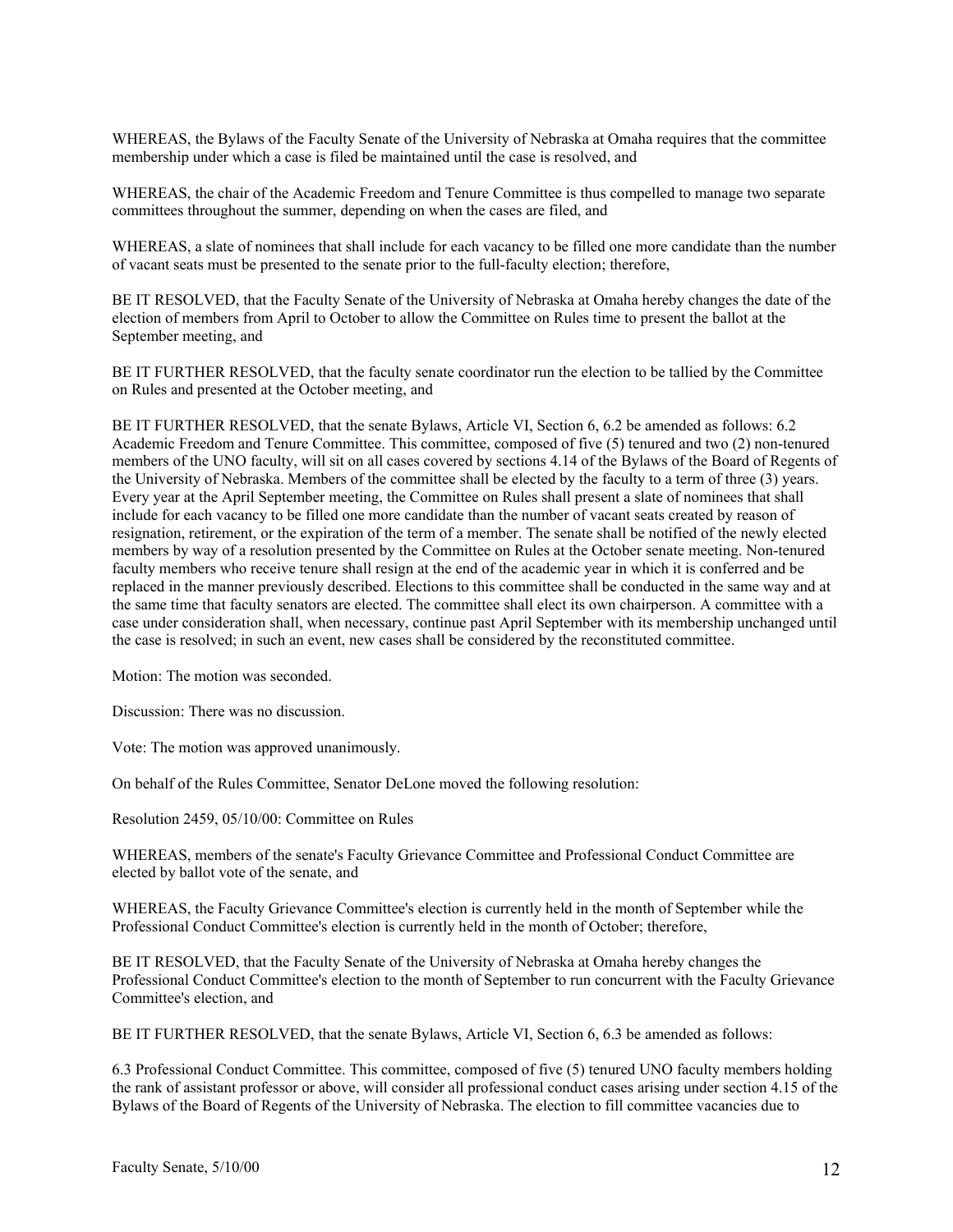resignation, retirement, or the expiration of a three-year term shall be held no later than October 15th of at the September meeting each year. The faculty senate shall choose committee members by plurality vote from a list of nominees prepared by the Committee on Rules. The ballot shall list one more nominee for each vacancy than there are positions to be filled and, insofar as feasible, wide representation of the faculty should be sought in the composition of the committee. Members of the committee shall serve staggered terms, meaning that the term(s) of one class of members will expire each year. Retiring members shall continue to serve for three (3) years as alternates who will be available as committee replacements should the need arise in a particular case. The committee shall elect its own chairperson from the membership. A committee with a case under consideration shall, when necessary, continue past September with its membership unchanged until the case is resolved; in such an event, new cases shall be considered by the reconstituted committee.

Second: The motion was seconded.

Discussion: There was no discussion.

Vote: The motion was approved unanimously.

Resolution(s):

Bylaws of the Faculty Senate of the University of Nebraska at Omaha, Article VI. Committees., Section 1: Membership. At the last regular senate meeting of the academic year, the retiring Committee on Rules shall submit to the senate for its approval a slate of nominees for university committees and the senate standing committees. Nominations may be solicited from all segments of the university for membership on university committees. Further nominations may be made from the floor.

The size and composition of standing committees will be such as to maintain broad representative points of view, or as specially provided in these bylaws for particular committees. At a recess during the last regular senate meeting of the academic year, each retiring standing committee shall meet and select a continuing member to chair the committee for the subsequent year. Standing committee chairpersons must be members of the senate. Standing committees will determine their own rules of procedure, including selection of additional officers (such as vicechair) and appointment of subcommittees. Minutes shall be forwarded to the secretary-treasurer of the senate through the Executive Committee.

2000-2003 University Committee Appointments (3 Year Terms)On behalf of the Rules Committee, Senator DeLone moved the following resolution:

Resolution 2460, 04/12/00: Committee on Rules

BE IT RESOLVED, that the following names go forward as three-year appointments from 08/01/00, through 07/31/03, to the Adjudicatory Panel:

James Carroll (to replace Maria Arbelaez) Jayaram Betanabhatla (reappointed) Robin Ogle (to replace Deborah Irvin) Lotfollah Najjar (reappointed)

Vote: The motion was approved unanimously.

On behalf of the Rules Committee, Senator DeLone moved the following resolution:

Resolution 2461, 04/12/00: Committee on Rules

BE IT RESOLVED, that the following names go forward as three-year appointments from 08/01/00, through 07/31/03, to the University Committee for the Advancement of Teaching (UCAT):

Amy Rodie, BA (to replace Roger Sindt)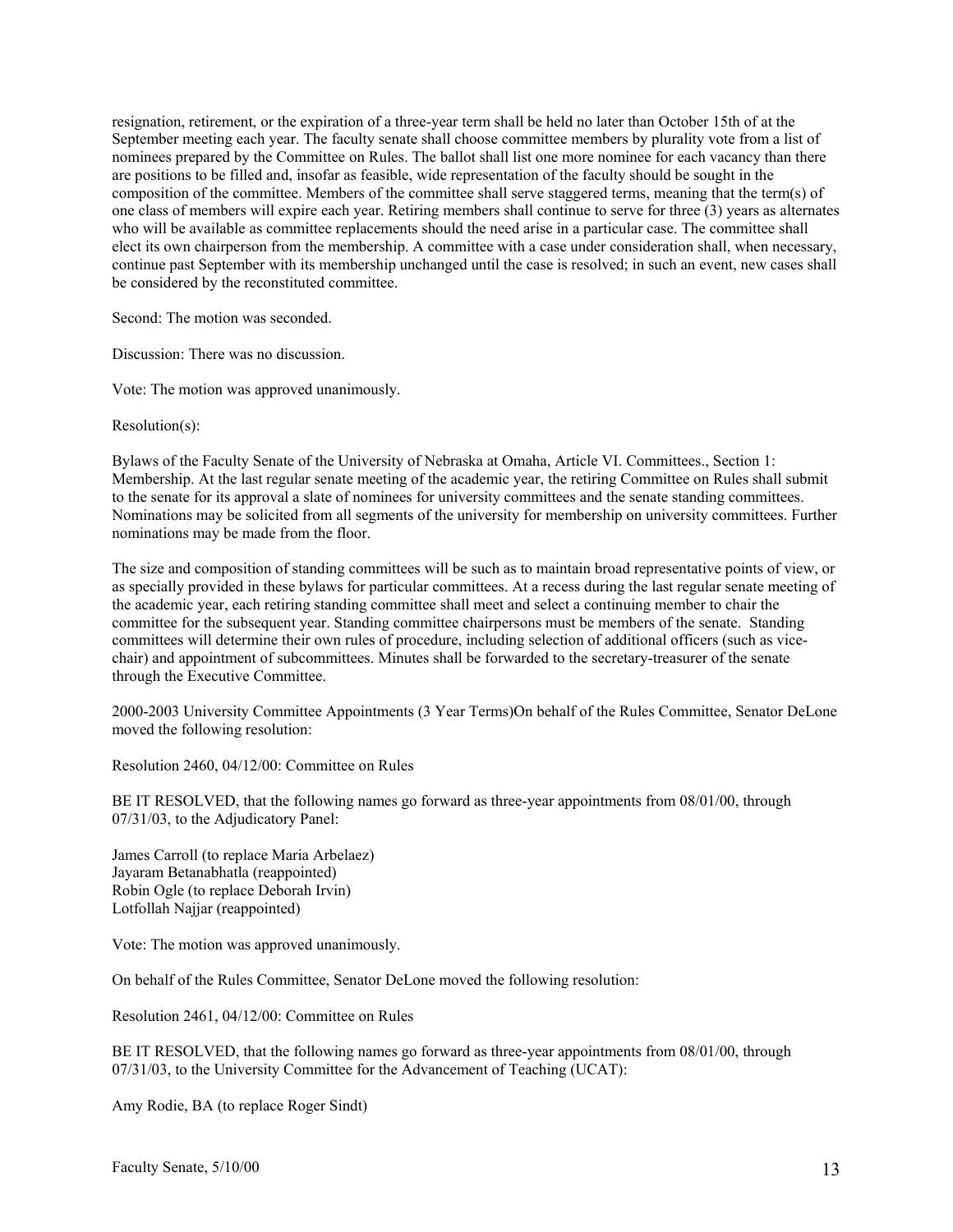Nicholas Stergiou, ED (to replace James Dick) Lotfollah Najjar, IS&T (to replace Hesham Ali)

Vote: The motion was approved unanimously.

On behalf of the Rules Committee, Senator DeLone moved the following resolution:

Resolution 2462, 04/12/00: Committee on Rules

BE IT RESOLVED, that the following names go forward as three-year appointments from 08/01/00, through 07/31/03, on the University Committee on Research (UCR):

Lisa Boucher, A&S (to replace Bruce Chase) Hesham El-Rewini, IS&T (to replace H. Saiedian) John Bartle, PACS (to replace Pamela Smith)

Vote: The motion was approved unanimously.

On behalf of the Rules Committee, Senator DeLone moved the following resolution:

Resolution 2463, 04/12/00: Committee on Rules

BE IT RESOLVED, that the following names go forward as three-year appointments from 08/01/00, through 07/31/03, to the Educational Policy Advisory Committee:

Leah Pietron, IS&T (to replace Pam Specht) Laura Dickson, Library (to replace James Shaw) Imafedia Okhamafe, PACS (to replace Cassia Spohn)

Vote: The motion was approved unanimously.

On behalf of the Rules Committee, Senator DeLone moved the following resolution:

Resolution 2464, 05/10/00: Committee on Rules

BE IT RESOLVED, that the following names go forward as three-year appointments from 08/01/00, through 07/31/03, to the Chancellor's Commission on Multicultural Affairs:

Carol Mitchell, ED (reappointed) Sharon Sobel, FA (reappointed) TBA, IS&T (to replace Quiming Zhu) Michael Carroll, PACS (to replace Miriam DeLone)

Vote: The motion was approved unanimously.

On behalf of the Rules Committee, Senator DeLone moved the following resolution:

Resolution 2465, 05/10/00: Committee on Rules

BE IT RESOLVED, that the following names go forward as three-year appointments from 08/01/00, through 07/31/03, to the University Committee on Computer Usage:

Sara Martin (to replace Gary Day) Kenton Bales (to replace Stan Wileman)

Vote: The motion was approved unanimously.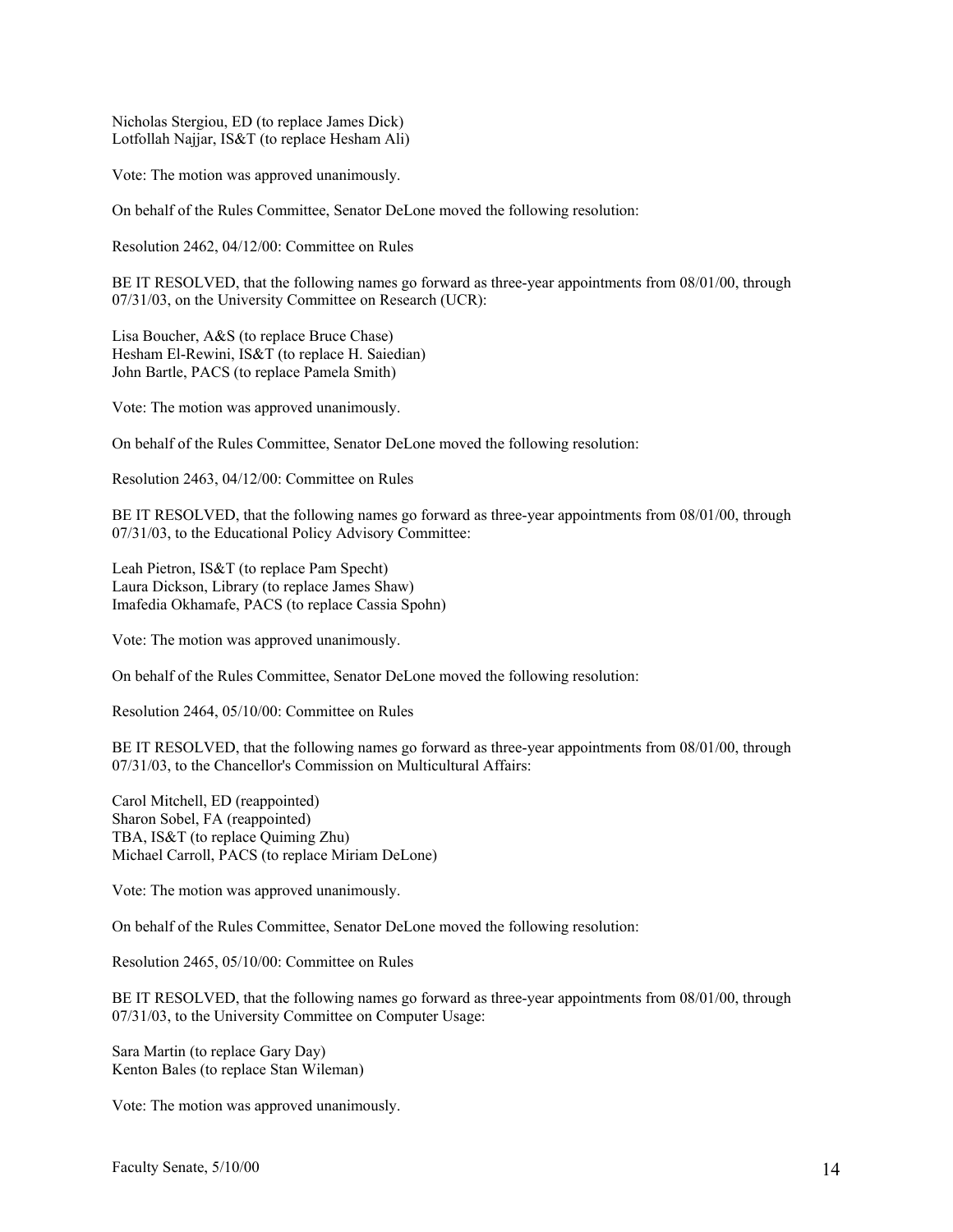On behalf of the Rules Committee, Senator DeLone moved the following resolution:

Resolution 2466, 05/10/00: Committee on Rules

BE IT RESOLVED, that the following name go forward as a three-year appointment from 08/01/00, through 07/31/03, to the University Committee on Facilities Planning:

William Clute (to replace Harvey Leavitt)

Vote: The motion was approved unanimously.

On behalf of the Rules Committee, Senator DeLone moved the following resolution:

Resolution 2467, 05/10/00: Committee on Rules

BE IT RESOLVED, that the following names go forward as three-year appointments from 08/01/00, through 07/31/03, to the University Committee on Honors and Awards:

Wally Bacon, one-year term (to replace Thomas Lorsbach) Jeannette Seaberry. two-year term (to replace Owen Mordaunt)

Vote: The motion was approved unanimously.

On behalf of the Rules Committee, Senator DeLone moved the following resolution:

Resolution 2468, 05/10/00: Committee on Rules

BE IT RESOLVED, that the following name go forward as a three-year appointment from 08/01/00, through 07/31/03, to the University Committee on Library and Educational Resources:

Kathleen Henebry (to replace Shuanglin Lin)

Vote: The motion was approved unanimously.

On behalf of the Rules Committee, Senator DeLone moved the following resolution:

Resolution 2469, 05/10/00: Committee on Rules

BE IT RESOLVED, that the following name go forward as an appointment on the Student Activities Budget Committee. Due to the unexpected replacement of two members due to retirement, terms are being staggered as indicated. Future terms should all be for three-years.

Carol Ebdon, one-year term (to replace David Volkman) G. Griffith Elder, two-year term (to replace Duane Aschenbrenner - retired) James Carroll, three-year term (to replace Frank Zahn - retired)

Vote: The motion was approved unanimously.

On behalf of the Rules Committee, Senator DeLone moved the following resolution:

Resolution 2470, 05/10/00: Committee on Rules

BE IT RESOLVED, that the following name go forward as a three-year appointment from 08/01/00, through 07/31/2003, on the University Committee on Undergraduate Academic Appeals (UCUAA):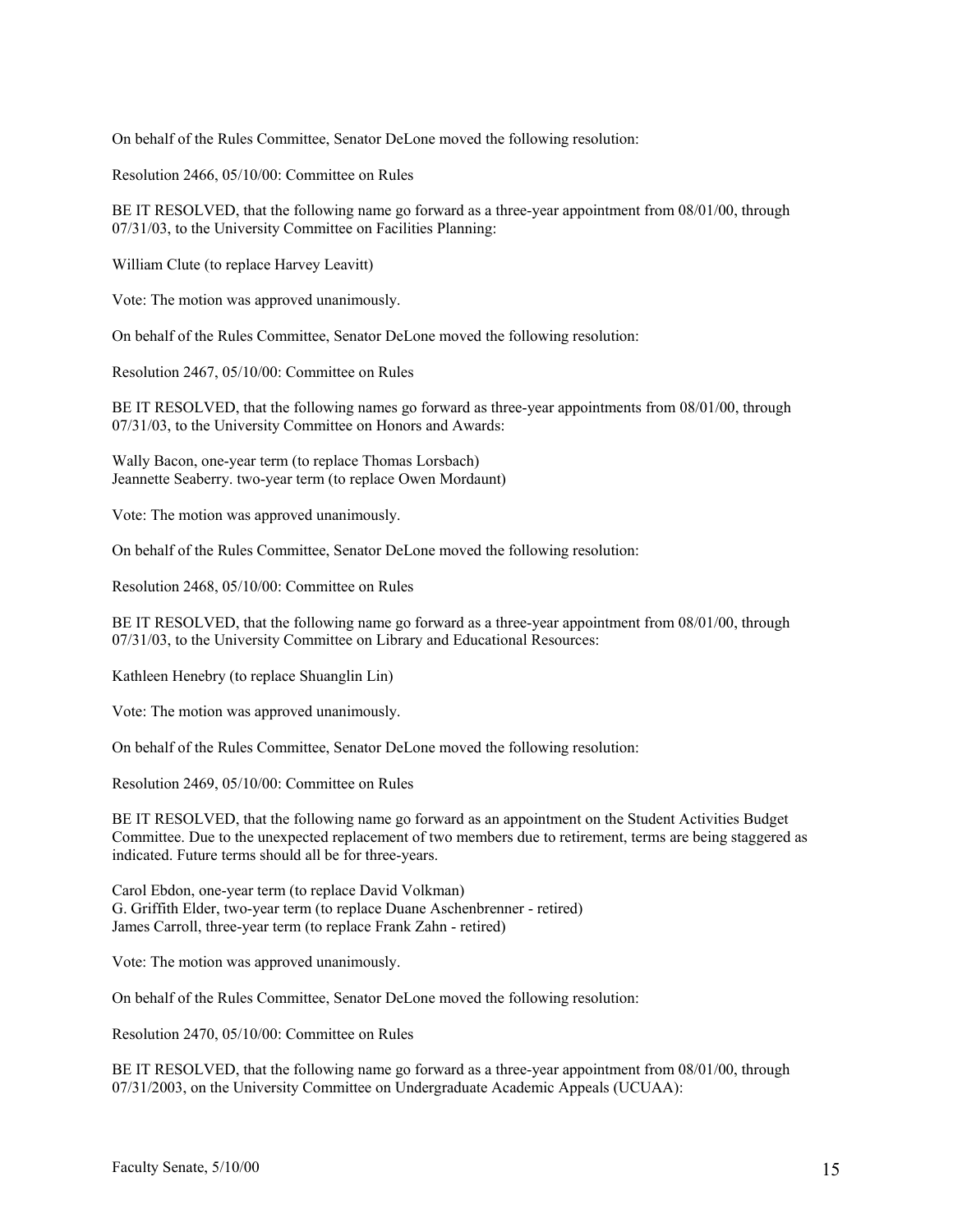Pamela Smith (to replace Robert Blair)

Vote: The motion was approved unanimously.

2000-2001 Faculty Senate Standing Committees

On behalf of the Rules Committee, Senator DeLone moved the following resolution:

Resolution 2471, 05/10/00: Committee on Rules

BE IT RESOLVED, that the following senators be appointed to the 2000-2001 faculty senate standing committees as designated:

Committee on Academic and Curricular Affairs (6)

1. Nora Bacon, A&S

- 2. John Bartle, PACS
- 3. James Carroll, A&S
- 4. Melodee Landis, ED
- 5. Carol Mitchell, ED
- 6. Robert Smith, A&S

Committee on Educational Resources and Services (6)

1. Donald Baum, BA

- 2. Deborah Irvin, ED
- 3. Bonnie O'Connell, FA
- 4. Karen Falconer Al-Hindi, A&S
- 5. James Shaw, Library
- 6. Andrew Smallwood, A&S

Committee on Faculty Personnel and Welfare (6)

1. Timi Barone, A&S

- 2. Robert Carlson, A&S
- 3. G. Vaughn Johnson, BA
- 4. Vivek Mande, BA
- 5. John Shroder, A&S
- 6. Christopher Tuan, NU Rep

Committee on Goals and Directions (6)

- 1. Hesham Ali, IS&T
- 2. Ann Coyne, PACS
- 3. E. Terence Foster, NU Rep
- 4. James Hagen, A&S
- 5. Franklin Thompson, ED
- 6. Angela Valle, A&S

Committee on Professional Development (6)

1. Chris Allen, A&S

- 2. Theresa Barron-McKeagney, PACS
- 3. Joong-Gun Chung, A&S
- 4. G. Griffith Elder, A&S
- 5. Bridget Ryalls, A&S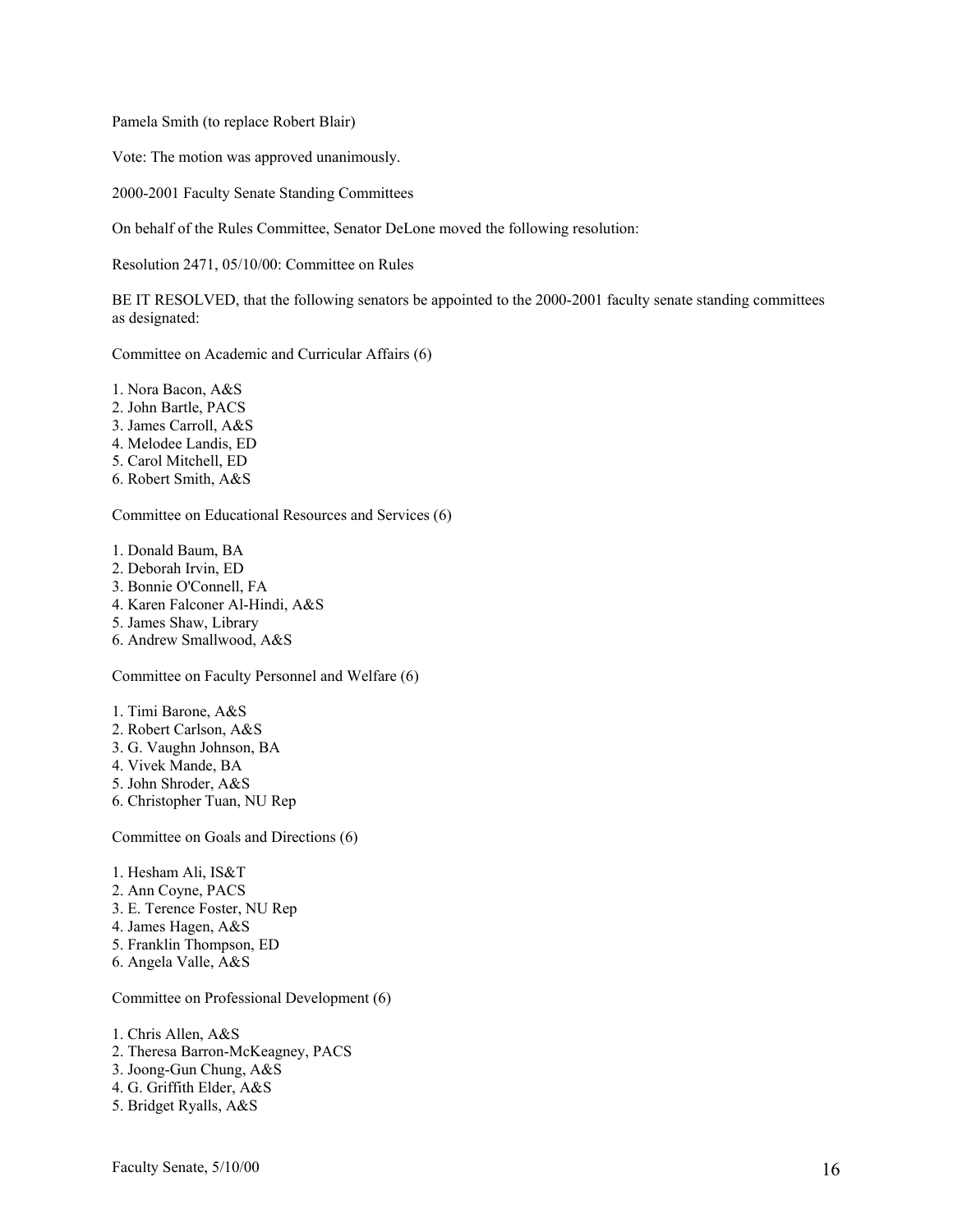#### 6. Jihong (Solomon) Zhao, PACS

Committee on Rules (6)

1. Wally Bacon, A&S 2. Miriam DeLone, PACS 3. Richard File, BA 4. Josie Metal-Corbin, ED 5. Sharon Sobel, FA 6. Hesham El-Rewini, IS&T

Vote: The motion was approved unanimously.

Other Reports

Academic Planning Council: Senator Bartle reported the following:

Written Report By Senate Representative, April 21 (agenda attachment 45)

Alumni Association, Board of Directors: On behalf of Professor William Wakefield, Senator Paterson presented the following report:

Written Report By Senate Representative, April 19 (agenda attachment 43)

American Association of University Professors (AAUP): Senator Janice Rech, senate representative

Written Report By Senate Representative: A report has not been submitted.

Graduate Council: Senator Lynn Harland, senate representative

Written Report By Senate Representative: A report has not been submitted.

Strategic Planning Steering Committee: Senator Ali reported the following:

Written Report By Senate Representative (agenda attachment 44)

Old Business

For the Good of the Order: Bylaws, Article IV. Senate Agenda., Section 3: This period of informal, unrecorded discussion is provided to encourage senators to voice opinions on timely issues and shall not normally exceed ten minutes.

New Business: Bylaws, Article IV. Senate Agenda., Section 3: Final action on new business shall not include decisions on matters requiring approval by the chancellor or the governing body of the university until thirty days shall have elapsed after introduction, and the opportunity is provided for appropriate committee recommendation except when such business is an "emergency matter." The expression "emergency matter" used in Article IV of the constitution shall apply to any new business at any meeting of the faculty senate when two-thirds of the members present and voting approve. The vote on the question of "emergency matter" and all votes on the substantive question under consideration shall be roll-call votes).

Official End of the 1999-2000 Faculty Senate Meeting

Official Start of 2000-2001 Faculty Senate Meeting

Selection of Standing Committee Chairpersons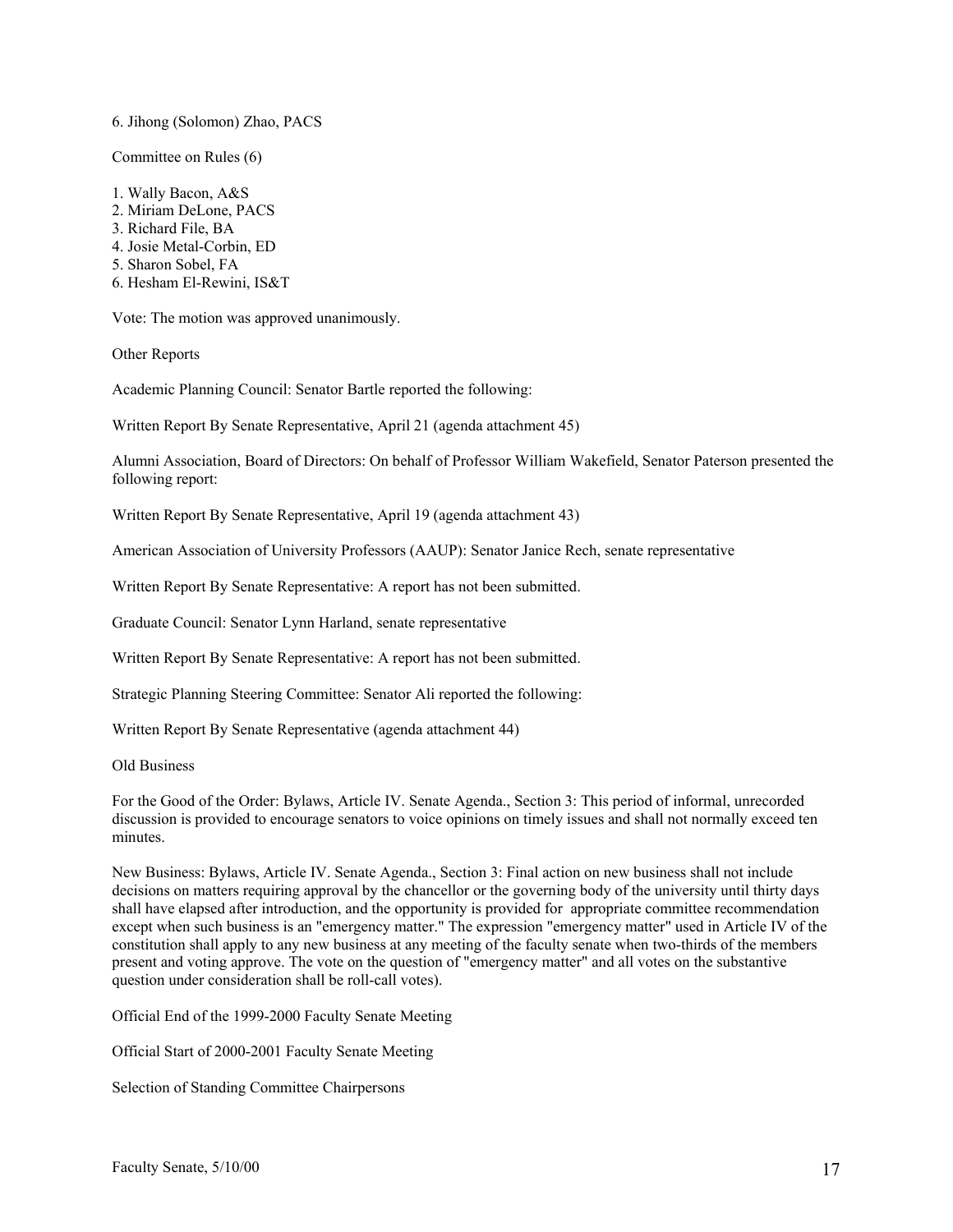1999-2000 Standing Committees Assemble to Elect 2000-2001 Chairs

1999-2000 Committee Members Select Chairs: Bylaws, Article VI, Section 1:

"At a recess during the last regular senate meeting of the academic year, each retiring standing committee shall meet and select a continuing member to chair the committee for the subsequent year. Standing committee chairpersons must be members of the senate."

External Faculty Cannot Hold Office: Constitution, Article III, Election of Officers: "These external faculty senators may not become senate officers, senate standing committee chairs or vice chairs, nor may they chair any ad hoc senate committees."

Officers/Chairs Must Commit To Meeting Year Round: Constitution, Article IV. Organization of the Senate (Paragraph 7): "The senate shall hold at least one regular meeting at a stated time each month during the academic year. In the months of June and July, the Executive Committee and Cabinet (the chairs of the standing committees) shall meet in lieu of the senate and will attend to any matters of faculty interest and responsibility. All decisions taken by the Executive Committee and Cabinet under this grant of authority must be presented to the senate at its next regular meeting and a motion of approval voted upon.

In addition, special meetings may be convened at any time by the senate president's initiative and shall be convened by the president or, in the president's absence, the vice-president: 1. when requested by the chancellor; 2. when requested in writing by seven senators and submitted to the president; 3. when requested by written petition of at least ten percent of the faculty members and submitted to the president."

2000-2001 Chairs: New chairs come forward immediately and report election results to the senate president and coordinator.

President Announces New Chairs: When the selection process is complete the president announces the names of the new chairs.

On behalf of the Assembly, Senator Paterson moved the following:

Resolution 2472, 05/10/00: On behalf of the Assembly

BE IT RESOLVED, that according to the Bylaws of the Faculty Senate of the University of Nebraska, Article VI, Section 1, the retiring standing committees have met and selected the following chairs from their continuing members:

John Bartle, Academic and Curricular Affairs Donald Baum, Educational Resources and Services Jack Shroder, Faculty Personnel and Welfare Ann Coyne, Goals and Directions Chris Allen, Professional Development Sharon Sobel, Rules

Vote: The motion was approved unanimously.

Recognition of Cabinet and Appointment of 2000-2001 Cabinet Chair: Bylaws,

Article VI. Committees. Section 3: Cabinet of the Faculty Senate. The Cabinet of the faculty senate shall be composed of the chairpersons of the cabinet committees of the faculty senate. The faculty president shall appoint one of the members of the Cabinet as chairperson, and the chairperson shall be a member of the Executive Committee. The Cabinet of the faculty senate shall advise the faculty president and the Executive Committee on matters of collective interest and shall assist in the preparation of the agenda.

On behalf of the Assembly, Senator Paterson moved the following: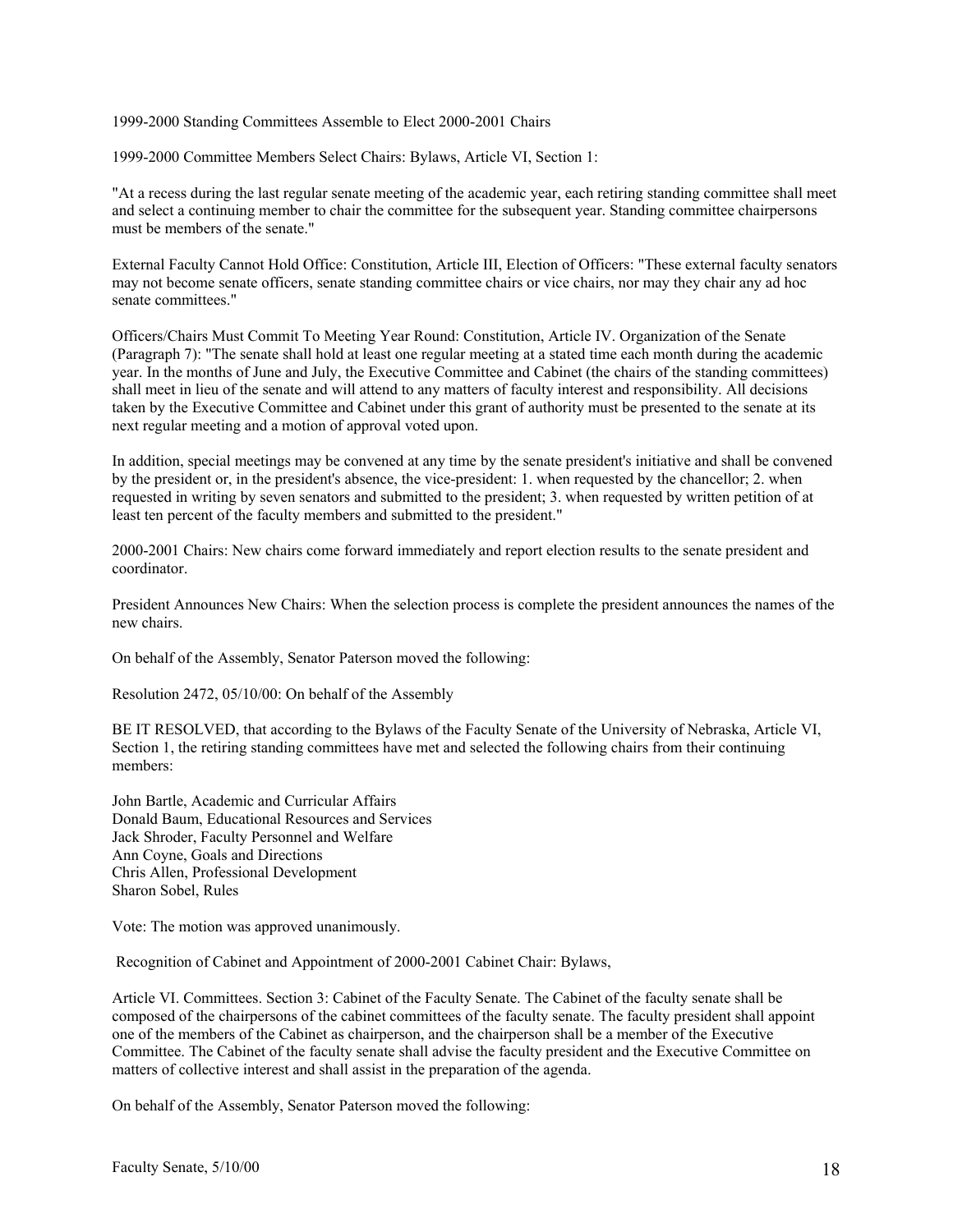Resolution 2473, 05/10/00: On behalf of the Assembly

BE IT RESOLVED, that according to the Bylaws of the Faculty Senate of the University of Nebraska, Article VI, Section 3, the senate president appoints the following senator chair of the Cabinet:

Jack Shroder (to replace Senator William Clute)

Vote: The motion was approved unanimously.

Change of Senate Membership

1999-2000 Retiring Senators Step Down: President thanks senators for their service and excuses them. Retiring senators are welcome to stay for the rest of the meeting, however, they should leave the senate table and relocate to the extra seating. Retiring senators may keep their name tents.

2000-2001 New Senators Take Their Places: Bylaws, Article II, Section 7: Elected senators shall assume their duties at an officially designated point during the last senate meeting of the academic year in which they are elected and shall hold office until the corresponding point in the last meeting of the academic year in which their successors are elected. Prior to the vote for officers for the following year, newly elected senators shall replace senators whose terms have expired.

President welcomes new senators and invites them to the senate table.

President-Elect Assumes Office: Constitution, Article IV, Organization of the Senate: The president shall first serve as president-elect for a term beginning at the first regularly scheduled meeting of the spring semester, which will be followed by a regular one-year term as president beginning at the last regularly scheduled meeting of the academic year. The president-elect shall be elected at the last regularly scheduled meeting of the fall semester from among the membership of the senate. The president may serve successive terms through re-election, in which case there will be no president-elect for that spring semester and no past-president until the incumbent president completes his or her final term.

Election of 2000-2001 Officers: One-Year Appointments (05/10/00 - 05/09/01):

Constitution, Article III, Election of Officers. After election results have been approved, senators shall themselves elect the officers of the senate except for the president, who shall be elected as provided in Article IV of this constitution. A simple majority of votes eligible to be cast shall be sufficient to elect each officer. ... These external faculty senators may not become senate officers, senate standing committee chairs or vice chairs, nor may they chair any ad hoc senate committees.

Officers/Chairs Must Commit To Meeting Year Round: Constitution, Article IV. Organization of the Senate (Paragraph 7): The senate shall hold at least one regular meeting at a stated time each month during the academic year. In the months of June and July, the Executive Committee and Cabinet (the chairs of the standing committees) shall meet in lieu of the senate and will attend to any matters of faculty interest and responsibility. All decisions taken by the Executive Committee and Cabinet under this grant of authority must be presented to the senate at its next regular meeting and a motion of approval voted upon.

In addition, special meetings may be convened at any time by the senate president's initiative and shall be convened by the president or, in the president's absence, the vice-president: 1. when requested by the chancellor; 2. when requested in writing by seven senators and submitted to the president; 3. when requested by written petition of at least ten percent of the faculty members and submitted to the president.

Vice President: Constitution, Article IV, Organization of the Senate: The vice-president shall serve a term of one year, assuming office at the last regularly scheduled meeting of the academic year. The vice-president shall be elected from among the membership of the senate. The person serving in this office may serve successive terms through re-election.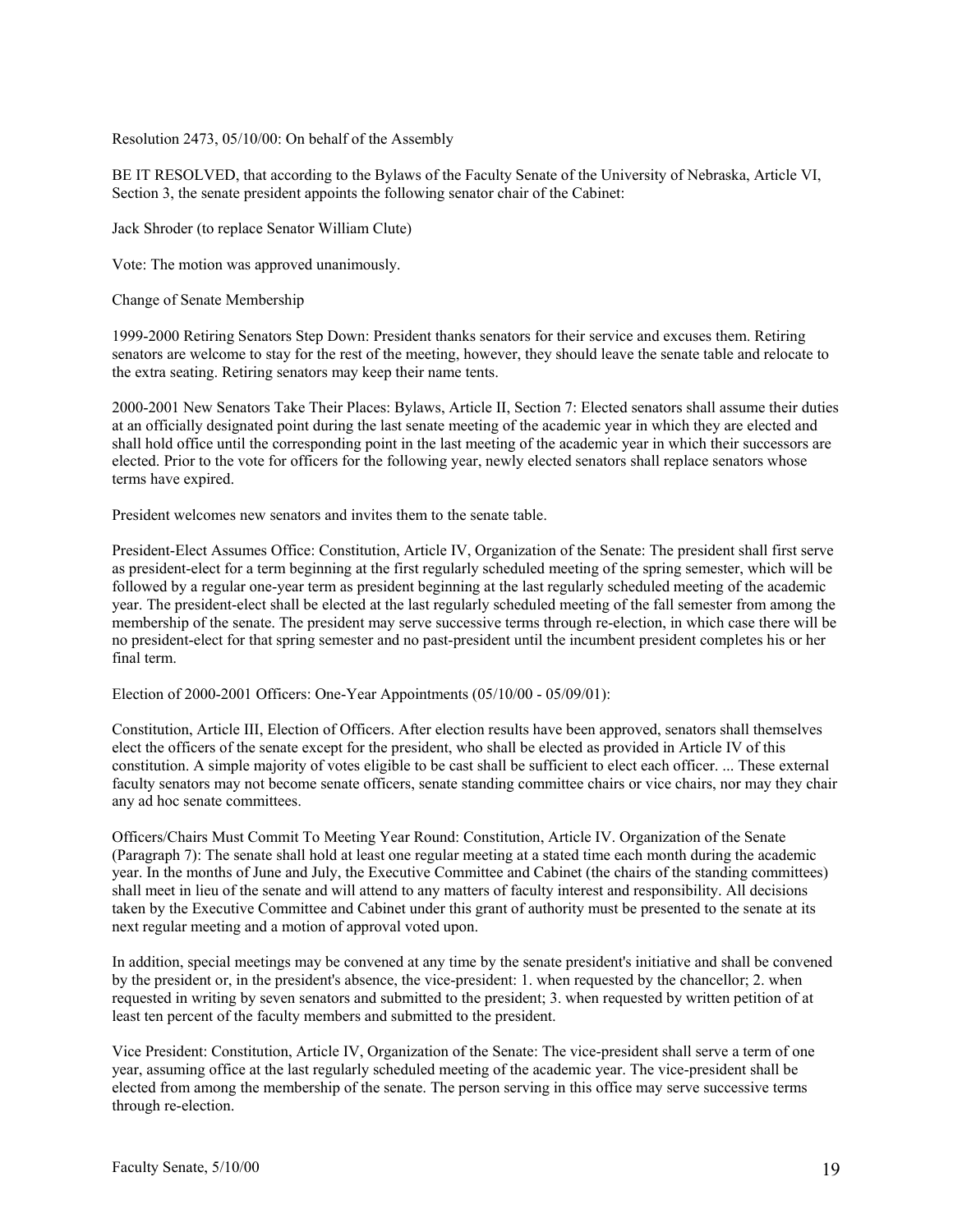Resolution 2474, 05/10/00:

On behalf of the Assembly, Senator Ali move the following:

BE IT RESOLVED, that according to the Constitution of the Faculty Senate of the University of Nebraska, Article IV, the faculty senate elects the following senator as their 2000-2001 vice president:

Wally Bacon (to replace Senator Janice Rech)

nomination seconded nomination(s) made from floor: None nomination(s) seconded vote taken: The motion was approved unanimously.

president congratulates new vice president: Senator Paterson congratulated Senator Bacon on his new appointment.

Secretary-Treasurer: Constitution, Article IV., Organization of the Senate: The secretary-treasurer shall serve a term of one year, assuming office at the last regularly scheduled meeting of the academic year. The secretary-treasurer shall be elected from among the membership of the senate. The person serving in this office may be re-elected for successive terms.

Resolution 2475, 05/10/00: On behalf of the Assembly, Senator Clute move the following:

BE IT RESOLVED, that according to the Constitution of the Faculty Senate of the University of Nebraska, Article IV, the faculty senate elects the following senator as their 2000-2001 secretary-treasurer:

Hesham Ali (reappointed)

nomination seconded

nomination(s) made from floor: None

nomination(s) seconded

vote taken: The motion was approved unanimously.

president congratulates new secretary-treasurer: Senator Paterson congratulated Senator Ali on his reappointment.

2000-2001 Senate Representatives on Non-Senate Committees: Representatives must put forth every effort to attend all meetings for their designated non-senate committee, submit written reports to the Executive Committee, and present said reports at the following senate meeting.

Academic Planning Council: Committee on Academic and Curricular Affairs representative

On behalf of the Assembly, Senator Ali moved the following:

Resolution 2476, 05/10/00: On behalf of the Assembly

BE IT RESOLVED, that the senate president appoints the following member of the Committee on Academic and Curricular Affairs as the senate representative to the Academic Planning Council: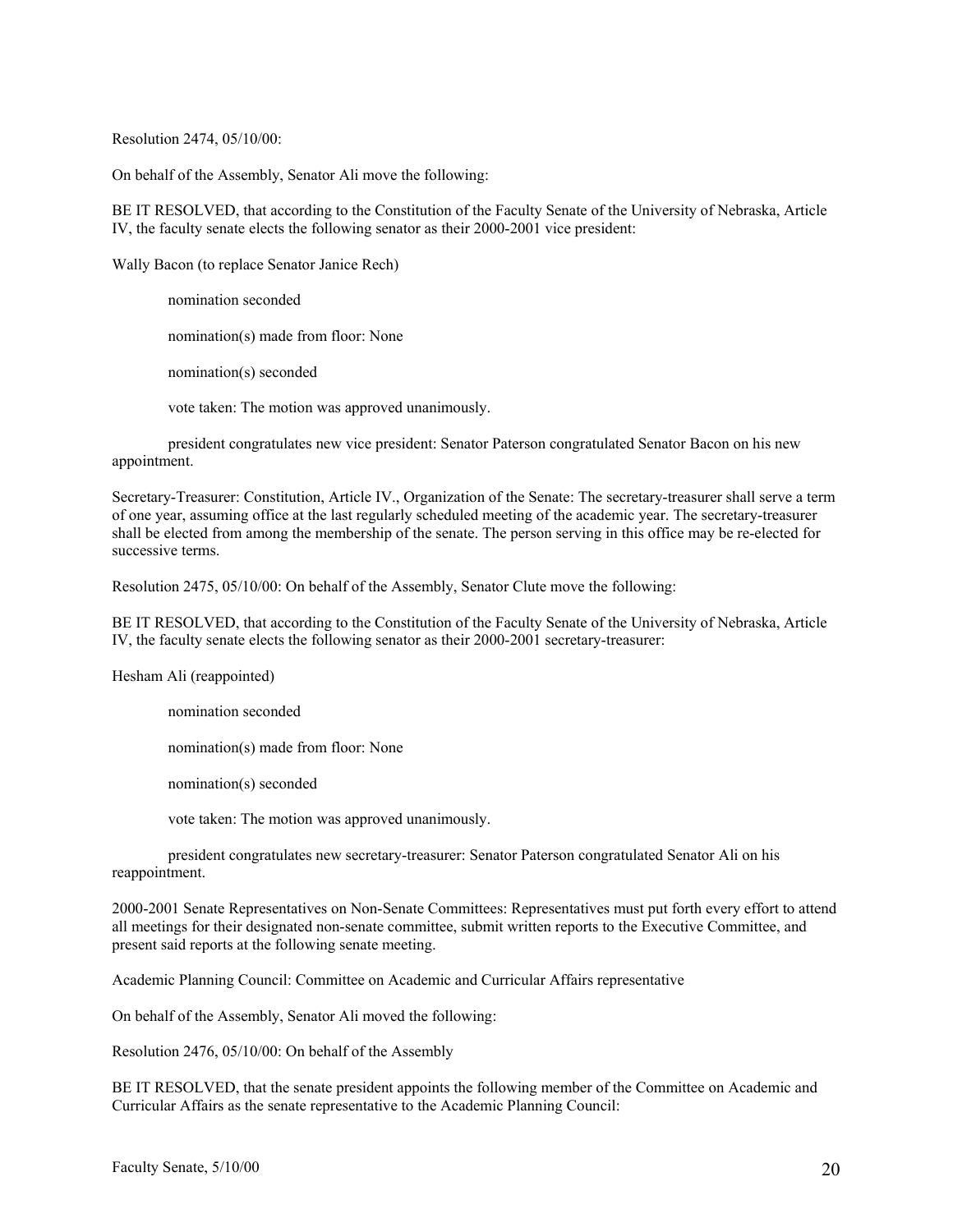Melodee Landis (to replace Senator John Bartle)

Vote: The motion was approved unanimously.

Alumni Association, Board of Directors: Association prefers a senator that is also a UNO Alum; a non-senate faculty member can be appointed if a senate representative is not available.

On behalf of the Assembly, Senator Ali moved the following:

Resolution 0000, 05/10/00: On behalf of the assembly

BE IT RESOLVED, that the senate president appoints the following UNOmaha alum as the senate representative to the Alumni Association, Board of Directors:

TBA (to replace Professor William Wakefield)

Discussion: The resolution was held over until August pending the name of a nominee.

UNO Chapter of AAUP: senator and AAUP member preferred

On behalf of the Assembly, Senator Ali moved the following:

Resolution 0000, 05/10/00: On behalf of the assembly

BE IT RESOLVED, that the senate president appoints the following senator, who is also a AAUP member, as the senate representative to the UNO Chapter of AAUP:

TBA (to replace Senator Janice Rech)

Discussion: The resolution was held over until August pending the name of a nominee.

Chancellor's Council: senate president

On behalf of the Assembly, Senator Ali moved the following:

Resolution 2477 05/10/00: On behalf of the assembly, Senator Ali moved the following:

BE IT RESOLVED, that the president, Senator Douglas Paterson, will continue to serve as the senate representative to the Chancellor's Council.

Vote: The motion was approved unanimously.

Deans Forum (Council of Academic Deans): senate vice president.

On behalf of the Assembly, Senator Ali moved the following:

Resolution 2478 05/10/00: On behalf of the assembly

BE IT RESOLVED, that the president appoints the vice president as the senate representative to the Dean's Forum (Council of Deans):

Wally Bacon (to replace Senator Janice Rech)

Vote: The motion was approved unanimously.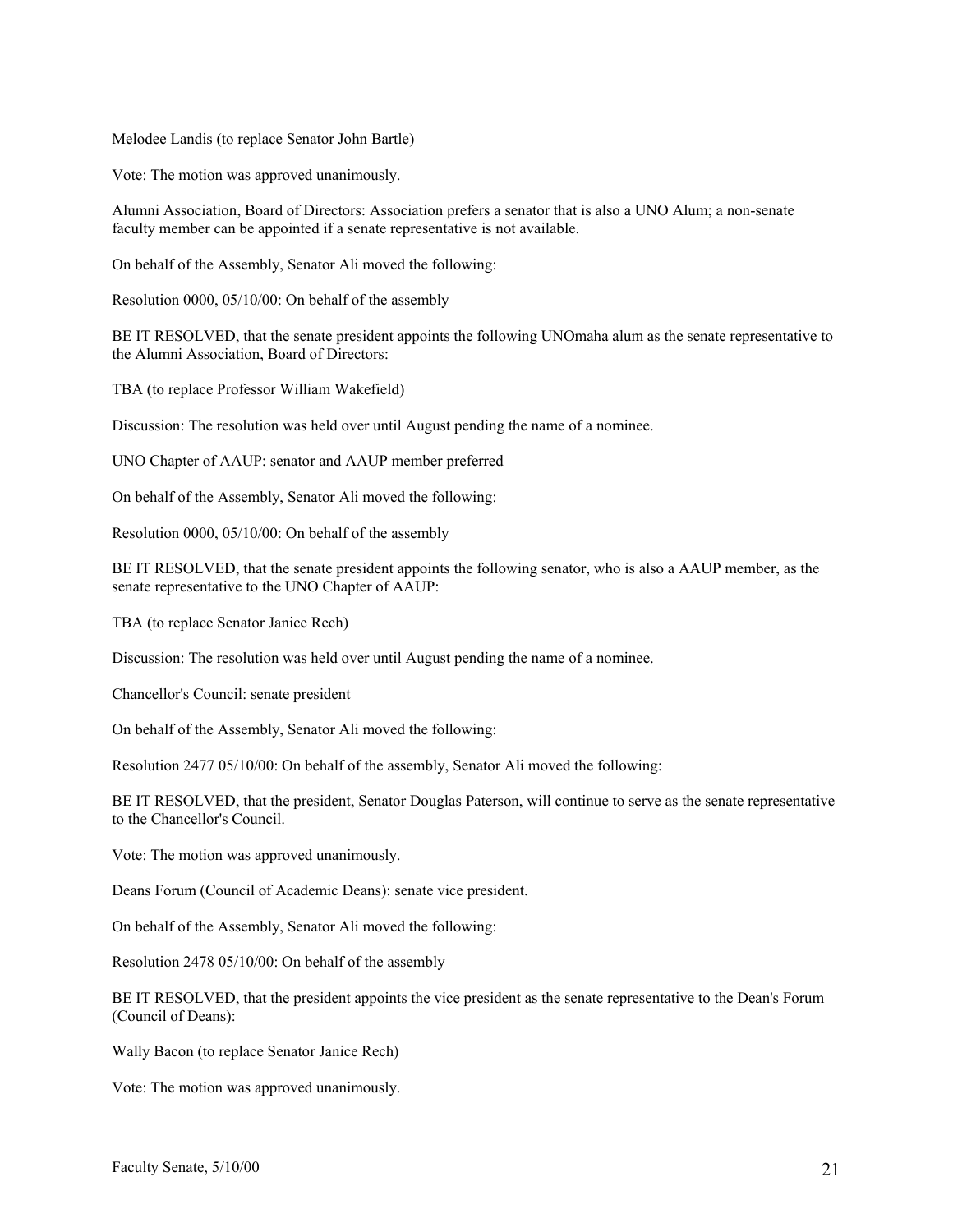Graduate Council: graduate faculty member of the senate.

On behalf of the Assembly, Senator Ali moved the following:

Resolution 0000, 05/10/00: On behalf of the assembly

BE IT RESOLVED, that the senate president appoints the following senator, who is also a graduate faculty member, as the senate representative to the Graduate Council:

TBA (to replace Senator Lynn Harland)

Discussion: The resolution was held over until August pending the name of a nominee.

Strategic Planning Steering Committee: Committee on Goals and Directions representative

On behalf of the Assembly, Senator Ali moved the following:

Resolution 0000, 05/10/00: On Behalf of the Assembly

BE IT RESOLVED, that the senate president appoints the following member of the Committee on Goals and Directions as the senate representative to the Strategic Planning Steering Committee:

TBA (to replace Senator Hesham Ali)

Discussion: The resolution was held over until August pending the name of a nominee.

Appointment of 2000-2001 Chair of the Committee on Rules: Bylaws of the Faculty Senate of the University of Nebraska at Omaha, Article VI.

Committees., Section 5.6 Committee on Rules.: Soon after the last regular senate meeting of the academic year, the incoming president shall appoint a member of the committee as chairperson. This senator shall also serve on the Executive Committee and Cabinet. The Committee on Rules shall serve as a broad coordinating body for the faculty senate. The committee shall take an active role in the delegation of issues to appropriate committees.

On behalf of the assembly, Senator Ali moved the following:

Resolution 2479, 05/10/00, On Behalf of the Assembly

BE IT RESOLVED, that according to the Bylaws of the Faculty Senate of the University of Nebraska, Article VI, Section 5.6, the senate president appoints the following senator to serve as chair of the Committee on Rules:

Sharon Sobel (to replace Senator Miriam DeLone)

Vote: The motion was approved unanimously.

Appointment of Parliamentarian: Constitution, Article IV. Organization of the Senate. The president shall appoint a parliamentarian, who need not be a member of the senate.

On behalf of the assembly, Senator Ali moved the following

Resolution 2480, 05/10/00: On behalf of the assembly

BE IT RESOLVED, that according to the Constitution of the Faculty Senate of the University of Nebraska, Article VI, Section 5.6, the president appoints the following faculty member as the 2000-2001 senate parliamentarian:

John Bartle (to replace Senator Duane Aschenbrenner)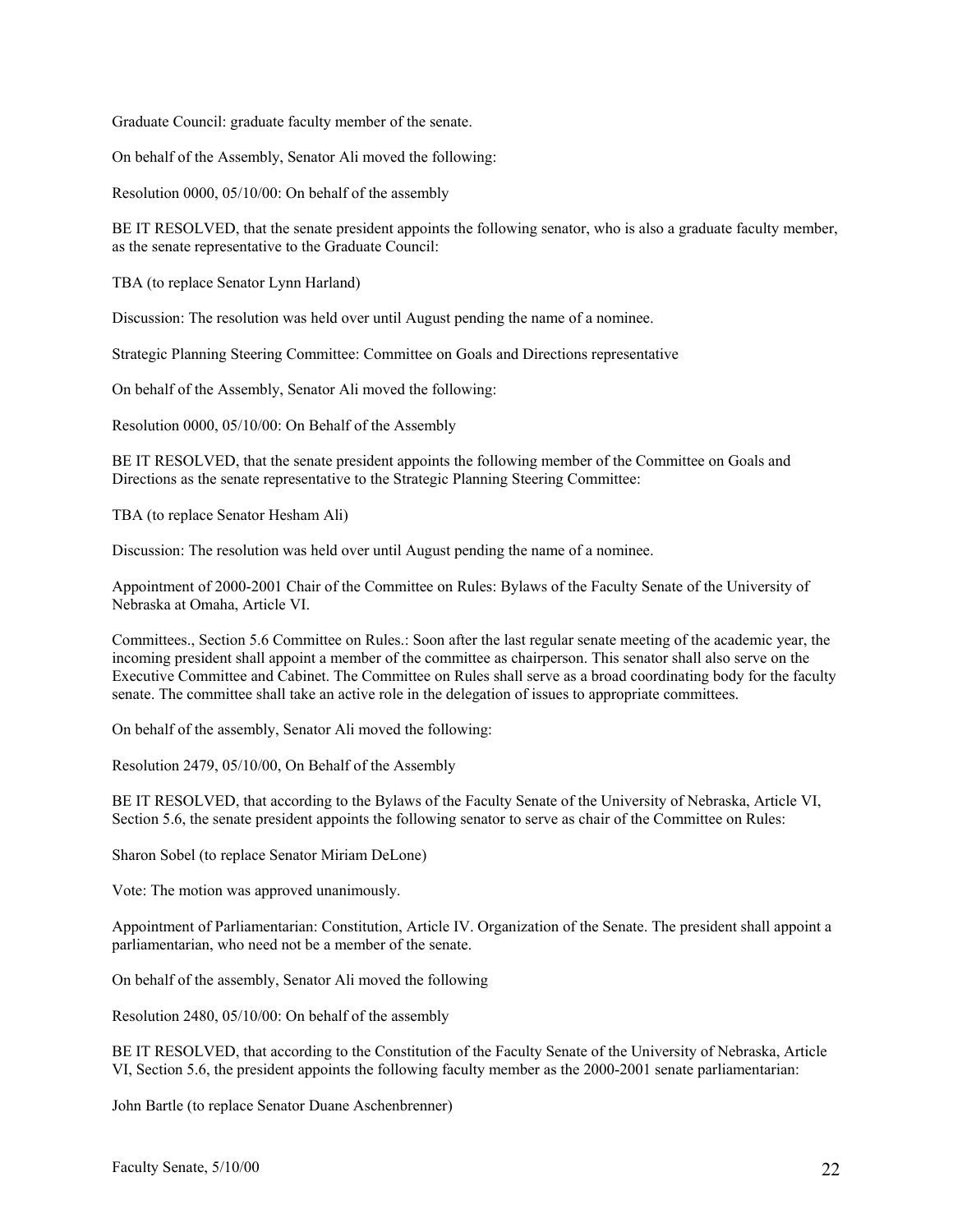Vote: The motion was approved; Senator Bartle abstained.

Selection of Standing Committee Vice Chairs

1999-2000 Standing Committees: Committees assemble and select vice chairs.

External Faculty Cannot Hold Office: Constitution, Article III, Election of Officers: "These external faculty senators may not become senate officers, senate standing committee chairs or vice chairs, nor may they chair any ad hoc senate committees."

Special Meetings: Constitution, Article IV. Organization of the Senate, Paragraph 7: In addition, special meetings may be convened at any time by the senate president's initiative and shall be convened by the president or, in the president's absence, the vice-president: 1. when requested by the chancellor; 2. when requested in writing by seven senators and submitted to the president; 3. when requested by written petition of at least ten percent of the faculty members and submitted to the president."

2000-2001 Vice Chairs: Bylaws, Article VI. Committees. Section 1: Membership. Standing committees will determine their own rules of procedure, including selection of additional officers (such as vice-chair) and appointment of subcommittees. Minutes shall be forwarded to the secretary-treasurer of the senate through the Executive Committee.

New vice chairs come forward immediately and report election results to the senate president and coordinator. When the selection process is complete the president announces the names of the new vice chairs.

On behalf of the assembly, Senator Ali moved the following

Resolution 2481, 05/10/00: On behalf of the Assembly

BE IT RESOLVED, that according to the Bylaws of the Faculty Senate of the University of Nebraska, Article VI, Section 1, the standing committees met and selected the following vice chairs:

James Carroll, Academic and Curricular Affairs Andrew Smallwood, Educational Resources and Services Robert Carlson, Faculty Personnel and Welfare James Hagen, Goals and Directions G. Griffith Elder, Professional Development Miriam DeLone, Rules

Vote: The motion was approved unanimously.

Reminder: Executive Committee (Officers) and Cabinet (Chairs) Meets Year Round: Constitution, Article IV. Organization of the Senate (Paragraph Seven): "The senate shall hold at least one regular meeting at a stated time each month during the academic year. In the months of June and July, the Executive Committee and Cabinet (the chairs of the standing committees) shall meet in lieu of the senate and will attend to any matters of faculty interest and responsibility. All decisions taken by the Executive Committee and Cabinet under this grant of authority must be presented to the senate at its next regular meeting and a motion of approval voted upon."

Reminder: Last Meeting for Non-Officers/Non-Chairs Until 2000-2001 Retreat in August: Constitution, Article IV, Organization of the Senate (paragraph 7): The senate shall hold at least one regular meeting at a stated time each month during the academic year. In the months of June and July, the Executive Committee and Cabinet (the chairs of the standing committees) shall meet in lieu of the senate and will attend to any matters of faculty interest and responsibility. All decisions taken by the Executive Committee and Cabinet under this grant of authority must be presented to the senate at its next regular meeting and a motion of approval voted upon.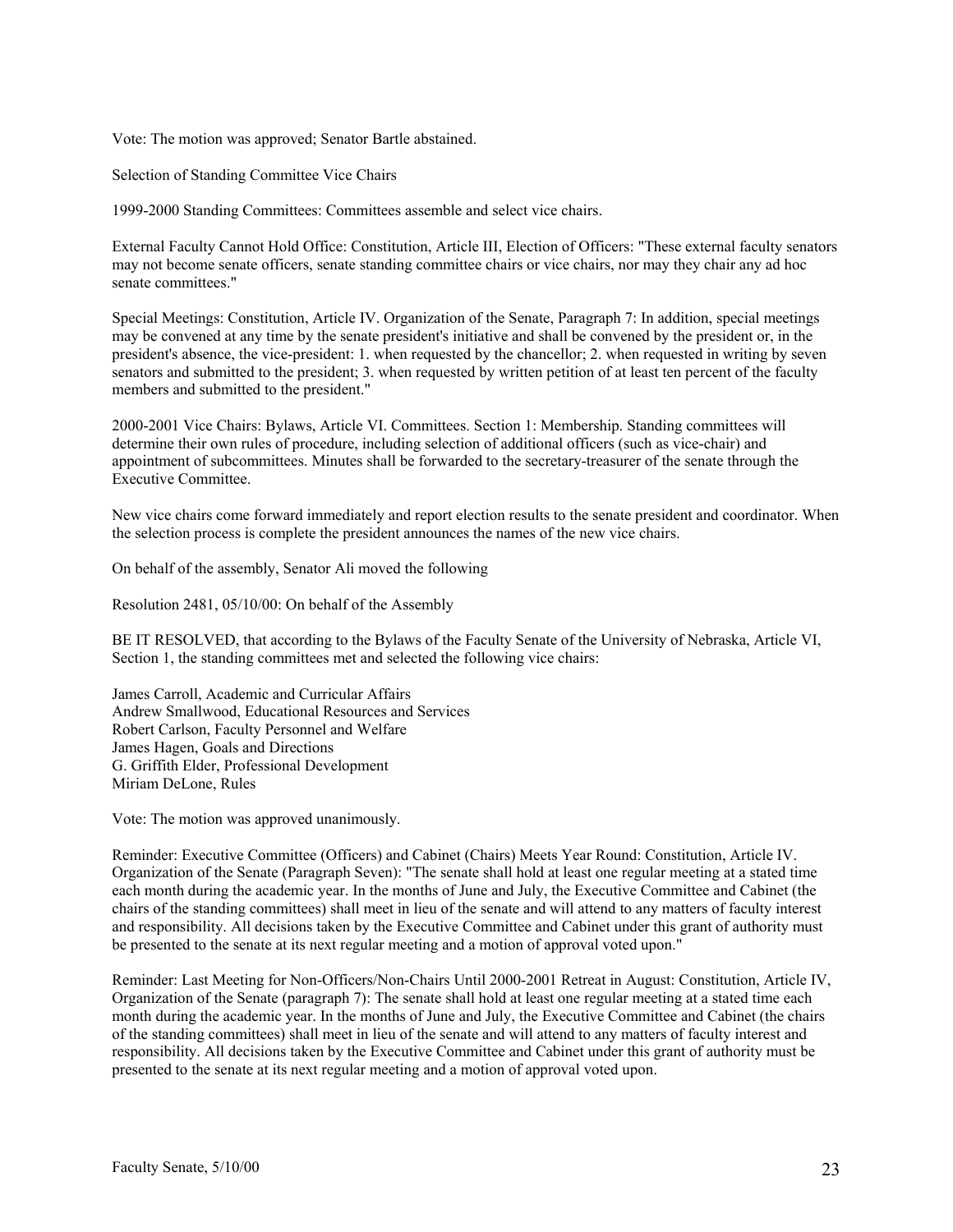This is the last full senate meeting until the annual retreat in August per the senate constitution. Reminder: Newly elected members of the Executive Committee and Cabinet (officers and standing committee chairs) are required to meet throughout the summer as noted in sections

New Business

Resolution: On behalf of the Assembly, the Executive Committee and Cabinet presented the following:

Amendment of Senate Bylaws Per Resolutions 2459 and 2460: As required by Article VII, Section 1 of the Bylaws of the Faculty Senate of the University of Nebraska at Omaha, the Executive Committee and Cabinet hereby officially announce their intent to introduce a motion (resolution) to amend the bylaws at the August 16, 2000, senate meeting. As required, the proposal has been reduced to writing as follows:

Resolution XXXX, 08/16/00: On behalf of the Assembly, the Executive Committee and Cabinet (Senator DeLone) presented the following:

WHEREAS, the Faculty Senate of the University of Nebraska at Omaha approved Resolutions 2459 and 2460 on May 10, 2000, in an effort to coordinate the election process of the three faculty committees (Academic Freedom and Tenure, Faculty Grievance and Professional Conduct), and

WHEREAS, on May 10, 2000, the Executive Committee and Cabinet announced its intent to introduce a motion to amend said bylaws at the August 16, 2000, meeting as required by Article VII, Section 1; therefore,

BE IT RESOLVED, that the Bylaws of the Faculty Senate of the University of Nebraska at Omaha be amended as follows:

### FACULTY SENATE OF THE UNIVERSITY OF NEBRASKA AT OMAHA

amendments by Bylaws Review Committee, February 27, 1998 amendments presented to the faculty senate, March 11, 1998 resolutions 2296 and 2305 presented to the faculty senate, April 8, 1998 approved by the faculty senate, April 8, 1998 resolution 2422 presented and passed by the faculty senate, Dec 8, 1999 proposed amendments presented to the faculty senate, February 9, 2000 resolution 3434 presented and approved by the faculty senate, March 8, 2000 resolutions 2459 and 2460 presented and passed by the faculty senate, May 10,2000 proposed amendments presented to the faculty senate, May 10, 2000 resolution XXXX presented and approved by the faculty senate, August 16, 2000

Article VI. Committees. Section 6: Faculty Committees

6.2 Academic Freedom and Tenure Committee. This committee, composed of five (5) tenured and two (2) nontenured members of the UNO faculty, will sit on all cases covered by sections 4.14 of the Bylaws of the Board of Regents of the University of Nebraska. Members of the committee shall be elected by the faculty to a term of three (3) years. Every year at the April *September* meeting, the Committee on Rules shall present a slate of nominees that shall include for each vacancy to be filled one more candidate than the number of vacant seats created by reason of resignation, retirement, or the expiration of the term of a member. *The senate shall be notified of the newly elected members by way of a resolution presented by the Committee on Rules at the October senate meeting.* Non-tenured faculty members who receive tenure shall resign at the end of the academic year in which it is conferred and be replaced in the manner previously described. Elections to this committee shall be conducted in the same way and at the same time that faculty senators are elected. The committee shall elect its own chairperson. A committee with a case under consideration shall, when necessary, continue past April *September* with its membership unchanged until the case is resolved; in such an event, new cases shall be considered by the reconstituted committee.